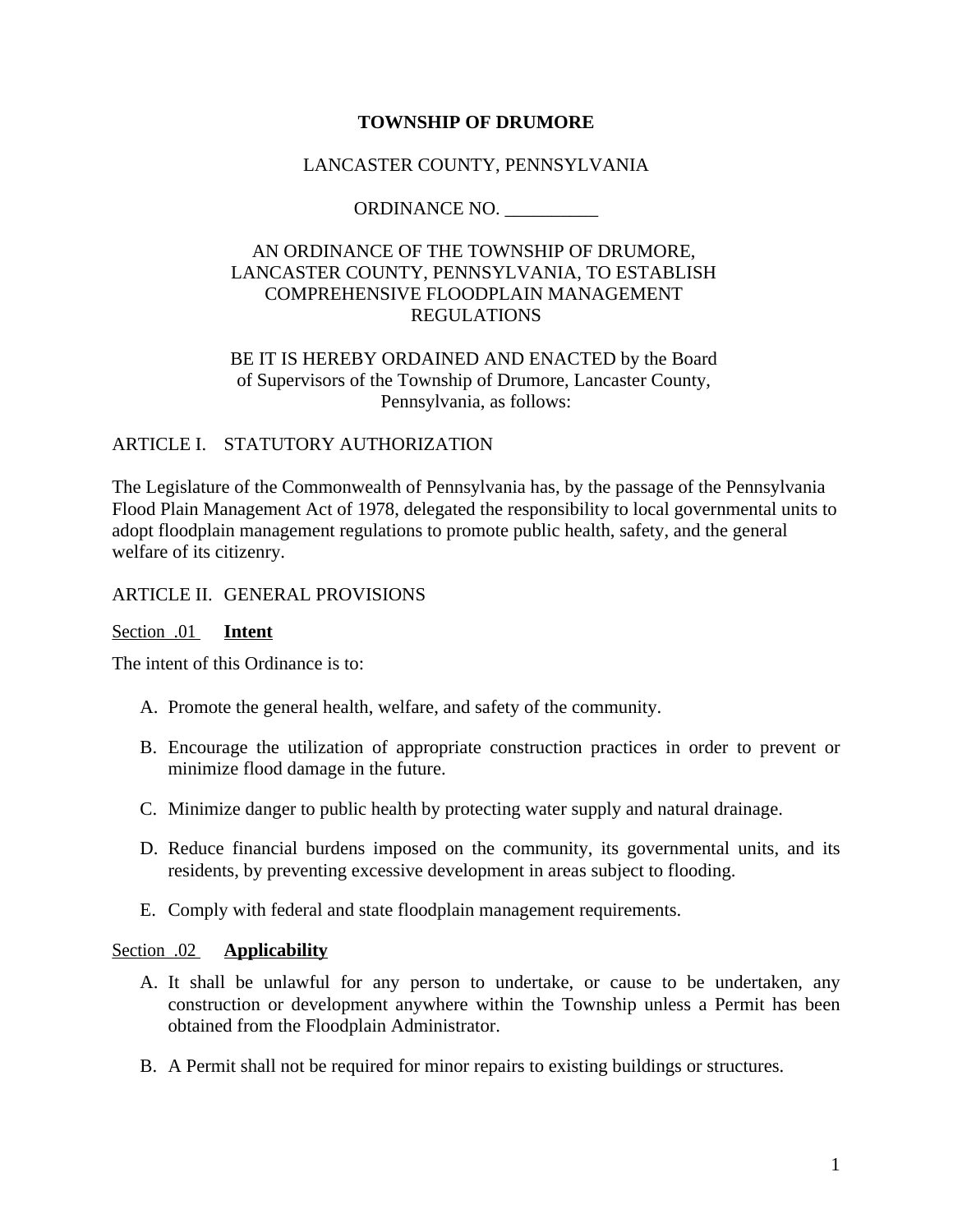## Section .03 **Abrogation and Greater Restrictions**

This Ordinance supersedes any other conflicting provisions which may be in effect in identified floodplain areas. However, any other ordinance provisions shall remain in full force and effect to the extent that those provisions are more restrictive. If there is any conflict between any of the provisions of this Ordinance, the more restrictive shall apply.

## Section .04 **Severability**

If any section, subsection, paragraph, sentence, clause, or phrase of this Ordinance shall be declared invalid for any reason whatsoever, such a decision shall not affect the remaining portions of the Ordinance, which shall remain in full force and effect, and for this purpose the provisions of this Ordinance are hereby declared to be severable.

### Section .05 **Warning and Disclaimer of Liability**

- A. The degree of flood protection sought by the provisions of this Ordinance is considered reasonable for regulatory purposes and is based on accepted engineering methods of study. Larger floods may occur or flood heights may be increased by man-
- made or natural causes, such as ice jams and bridge openings restricted by debris. This Ordinance does not imply that areas outside any identified floodplain areas, or that land uses permitted within such areas will be free from flooding or flood damages.
	- B. This Ordinance shall not create liability on the part of the Township or any officer or employee thereof for any flood damages that result from reliance on this Ordinance or any administrative decision lawfully made thereunder.

## ARTICLE III. ADMINISTRATION

#### Section .01 **Designation of the Floodplain Administrator**

The Zoning Officer is hereby appointed to administer and enforce this ordinance and is referred to herein as the Floodplain Administrator The Floodplain Administrator may: (A) Fulfill the duties and responsibilities set forth in these regulations, (B) Delegate duties and responsibilities set forth in these regulations to qualified technical personnel, plan examiners, inspectors, and other employees, or (C) Enter into a written agreement or written contract with another agency or private sector entity to administer specific provisions of these regulations. Administration of any part of these regulations by another entity shall not relieve the community of its responsibilities pursuant to the participation requirements of the National Flood Insurance Program as set forth in the Code of Federal Regulations at 44 C.F.R. Section 59.22.

## Section .02 **Permits Required**

*.*

In addition to any permits required under the Zoning Ordinance and/or the Uniform Construction Code (UCC), a permit under this Ordinance shall be required before any construction or development is undertaken within any area of the Township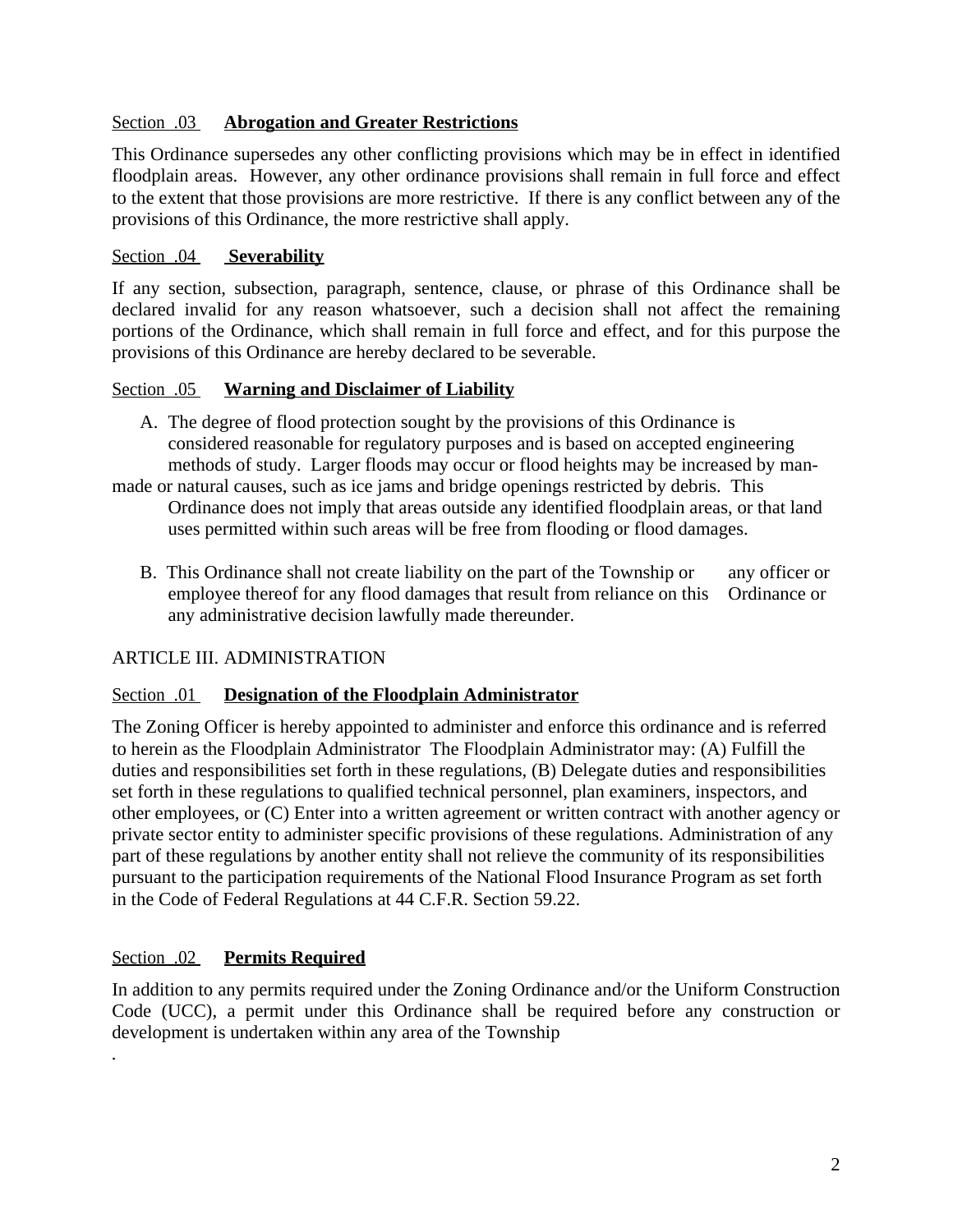#### Section .03 **Duties and Responsibilities of the Floodplain Administrator**

- A. The Floodplain Administrator shall issue a Permit only after it has been determined that the proposed work to be undertaken will be in conformance with the requirements of this and all other applicable codes and ordinances.
- B. Prior to the issuance of any permit, the Floodplain Administrator shall review the application for the permit to determine if all other necessary government permits required by state and federal laws have been obtained, such as those required by the Pennsylvania Sewage Facilities Act (Act 1966-537, as amended); the Pennsylvania Dam Safety and Encroachments Act (Act 1978-325, as amended); the Pennsylvania Clean Streams Act (Act 1937-394, as amended); and the U.S. Clean Water Act, Section 404, 33, U.S.C. 1344. No permit shall be issued until this determination has been made.
- C. In the case of existing structures, prior to the issuance of any permit, the Floodplain Administrator shall review the history of repairs to the subject building, so that any repetitive loss concerns can be addressed before the permit is issued.
- D. During the construction period, the Floodplain Administrator or other authorized official shall inspect the premises to determine that the work is progressing in compliance with the information provided on the permit application and with all applicable municipal laws and ordinances. He/she shall make as many inspections during and upon completion of the work as are necessary.
- E. In the discharge of his/her duties, the Floodplain Administrator shall have the authority to enter any building, structure, premises or development in the identified floodplain area, upon presentation of proper credentials, at any reasonable hour to enforce the provisions of this ordinance.
- F. In the event the Floodplain Administrator discovers that the work does not comply with the permit application or any applicable laws and ordinances, or that there has been a false statement or misrepresentation by any applicant, the Floodplain Administrator shall revoke the Permit and report such fact to the Board of Supervisors for whatever action it considers necessary.
- G. The Floodplain Administrator shall maintain in perpetuity all records associated with the requirements of this ordinance including, but not limited to, finished construction elevation data, permitting, inspection and enforcement.
- H. The Floodplain Administrator is the official responsible for submitting a biennial report to FEMA concerning community participation in the National Flood Insurance Program.
- I. The responsibility, authority and means to implement the commitments of the Floodplain Administrator can be delegated, but the ultimate responsibility lies with the Zoning Officer. .
- J. The Floodplain Administrator shall consider the requirements of the UCC.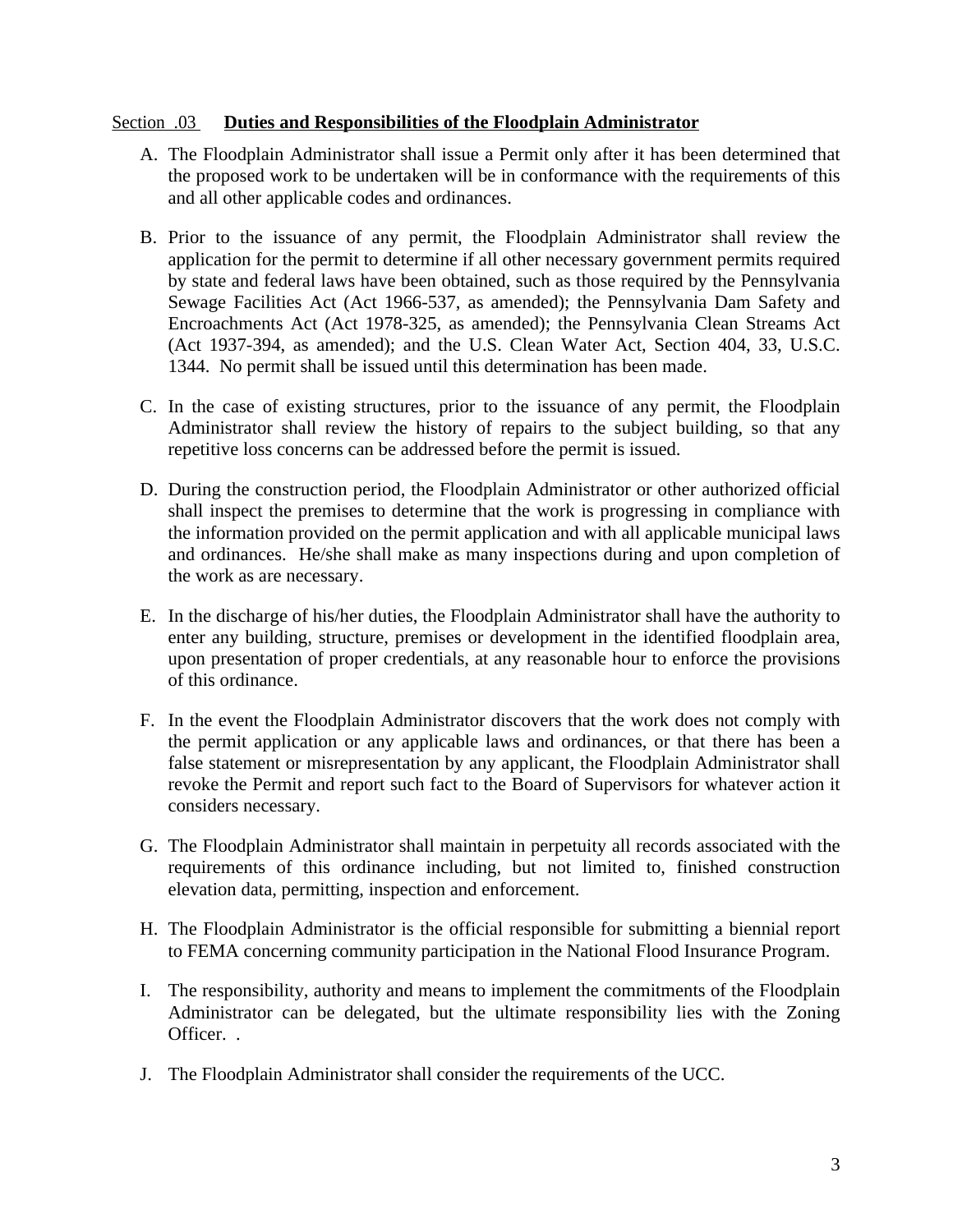#### Section .04 **Application Procedures and Requirements**

- A. Application for such a Permit shall be made, in writing, to the Floodplain Administrator on forms supplied by the Township. Such application shall contain the following:
	- 1. Name and address of applicant.
	- 2. Name and address of owner of land on which proposed construction is to occur.
	- 3. Name and address of contractor.
	- 4. Site location including address.
	- 5. Listing of other permits required.
	- 6. Brief description of proposed work and estimated cost, including a breakout of flood-related cost and the market value of the building before the flood damage occurred where appropriate.
	- 7. A plan of the site showing the exact size and location of the proposed construction as well as any existing buildings or structures.
- B. If any proposed construction or development is located entirely or partially within any identified floodplain area, applicants for Permits shall provide all the necessary information in sufficient detail and clarity to enable the Floodplain Administrator to determine that:
	- 1. All such proposals are consistent with the need to minimize flood damage and conform with the requirements of this and all other applicable codes and ordinances;
	- 2. All utilities and facilities, such as sewer, gas, electrical and water systems are located and constructed to minimize or eliminate flood damage;
	- 3. Adequate drainage is provided so as to reduce exposure to flood hazards;
	- 4. Structures will be anchored to prevent floatation, collapse, or lateral movement;
	- 5. Building materials are flood-resistant;
	- 6. Appropriate practices that minimize flood damage have been used; and
	- 7. Electrical, heating, ventilation, plumbing, air conditioning equipment, and other service facilities have been designed and located to prevent water entry or accumulation.
- C. Applicants shall file the following minimum information plus any other pertinent information as may be required by the Floodplain Administrator to make the above determination: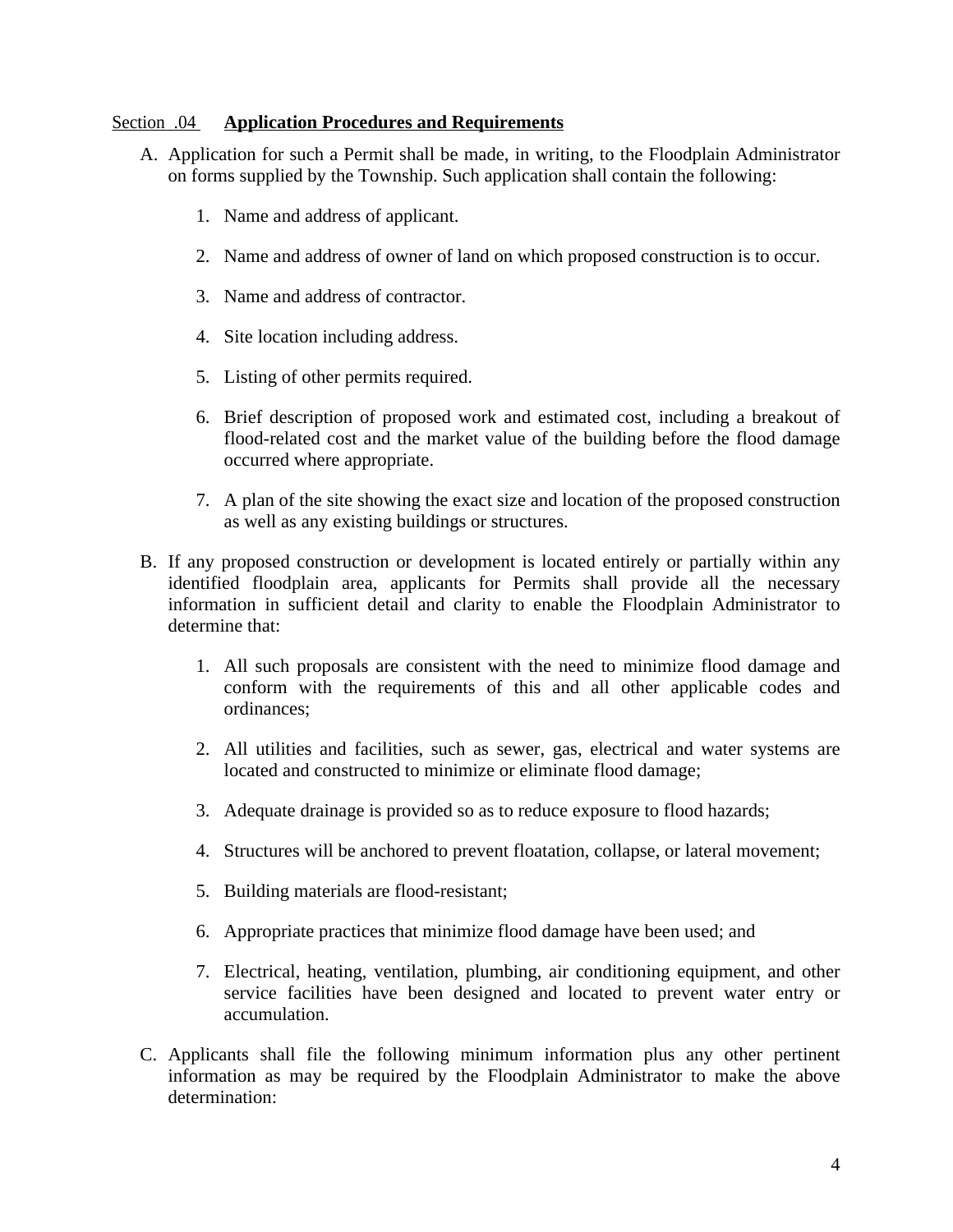- 1. A completed Permit Application Form.
- 2. A plan of the entire site, clearly and legibly drawn at a scale of one (1) inch being equal to one hundred (100) feet or less, showing the following:
	- a. North arrow, scale, and date.
	- b. Topographic contour lines, if available.
	- c. The location of all existing and proposed buildings, structures, and other improvements, including the location of any existing or proposed subdivision and development.
	- d. The location of all existing streets, drives, and other access ways.
	- e. The location of any existing bodies of water or watercourses, identified floodplain areas, and, if available, information pertaining to the floodway, and the flow of water including direction and velocities.
- 3. Plans of all proposed buildings, structures and other improvements, drawn at suitable scale showing the following:
	- a. The proposed lowest floor elevation of any proposed building based upon North American Vertical Datum of 1988;
	- b. The elevation of the base flood;
	- c. Supplemental information as may be necessary under the UCC.
- 4. The following data and documentation:
	- a. If available, information concerning flood depths, pressures, velocities, impact and uplift forces and other factors associated with a base flood.
	- b. Detailed information concerning any floodproofing measures and corresponding elevations.
	- c. Documentation, certified by a registered professional engineer or architect, to show that the cumulative effect of any proposed development within any identified Floodplain Area when combined within all other existing and proposed development, will not cause any increase in the base flood elevation (BFE).
	- d. A document, certified by a registered professional engineer or architect, which states that the proposed construction or development has been adequately designed to withstand the pressures, velocities, impact and uplift forces associated with the base flood. Such statement shall include a description of the type and extent of flood proofing measures which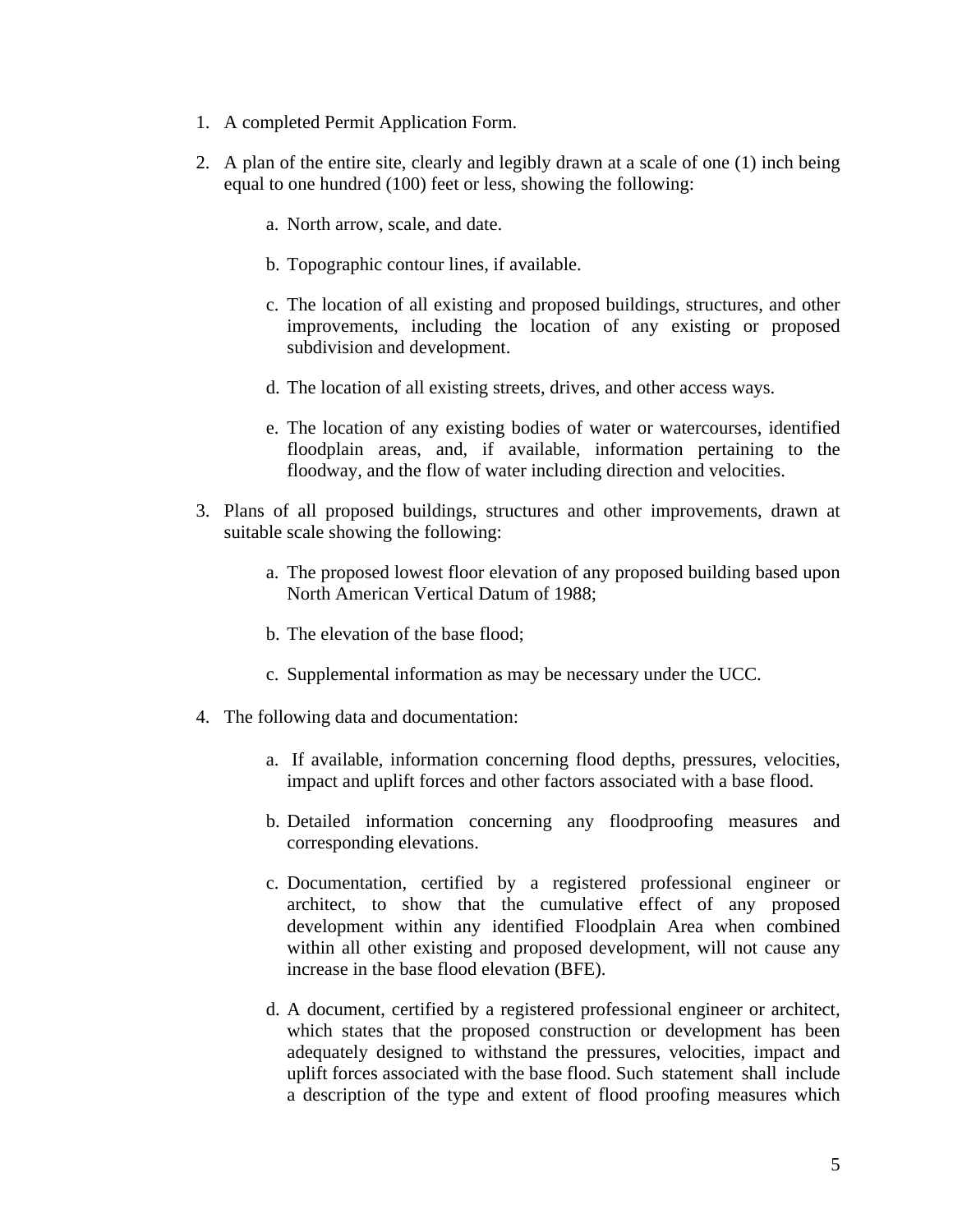have been incorporated into the design of the structure and/or the development.

- e. Detailed information needed to determine compliance with Section 5.03 F., Storage, and Section 5.04, Development Which May Endanger Human Life, including:
	- i. The amount, location and purpose of any materials or substances referred to in Sections 5.03 F. and 5.04 which are intended to be used, produced, stored or otherwise maintained on site.
	- ii. A description of the safeguards incorporated into the design of the proposed structure to prevent leaks or spills of the dangerous materials or substances listed in Section 5.04 during a base flood.
- f. The appropriate component of the Department of Environmental Protection's "Planning Module for Land Development."
- g. Where any excavation or grading is proposed, a plan meeting the requirements of the Department of Environmental Protection, to implement and maintain erosion and sedimentation control.
- D. Applications for Permits shall be accompanied by a fee established by resolution of the Board of Supervisors. No application is complete without the required fee.

## Section .05 **Review by County Conservation District**

A copy of all applications and plans for any proposed construction or development in any identified floodplain area to be considered for approval shall be submitted by the Floodplain Administrator to the County Conservation District for review and comment prior to the issuance of a Permit. The recommendations of the Conservation District shall be considered by the Floodplain Administrator for possible incorporation into the proposed plan.

#### Section .06 **Review of Application by Others**

A copy of all plans and applications for any proposed construction or development in any identified floodplain area to be considered for approval may be submitted by the Floodplain Administrator to any other appropriate agencies and/or individuals (e.g. planning commission, township engineer, etc.) for review and comment.

### Section .07 **Changes**

After the issuance of a Permit by the Floodplain Administrator, no changes of any kind shall be made to the application, permit or any of the plans, specifications or other documents submitted with the application without the written consent or approval of the Floodplain Administrator. Requests for any such change shall be in writing, and shall be submitted by the applicant to Floodplain Administrator for consideration.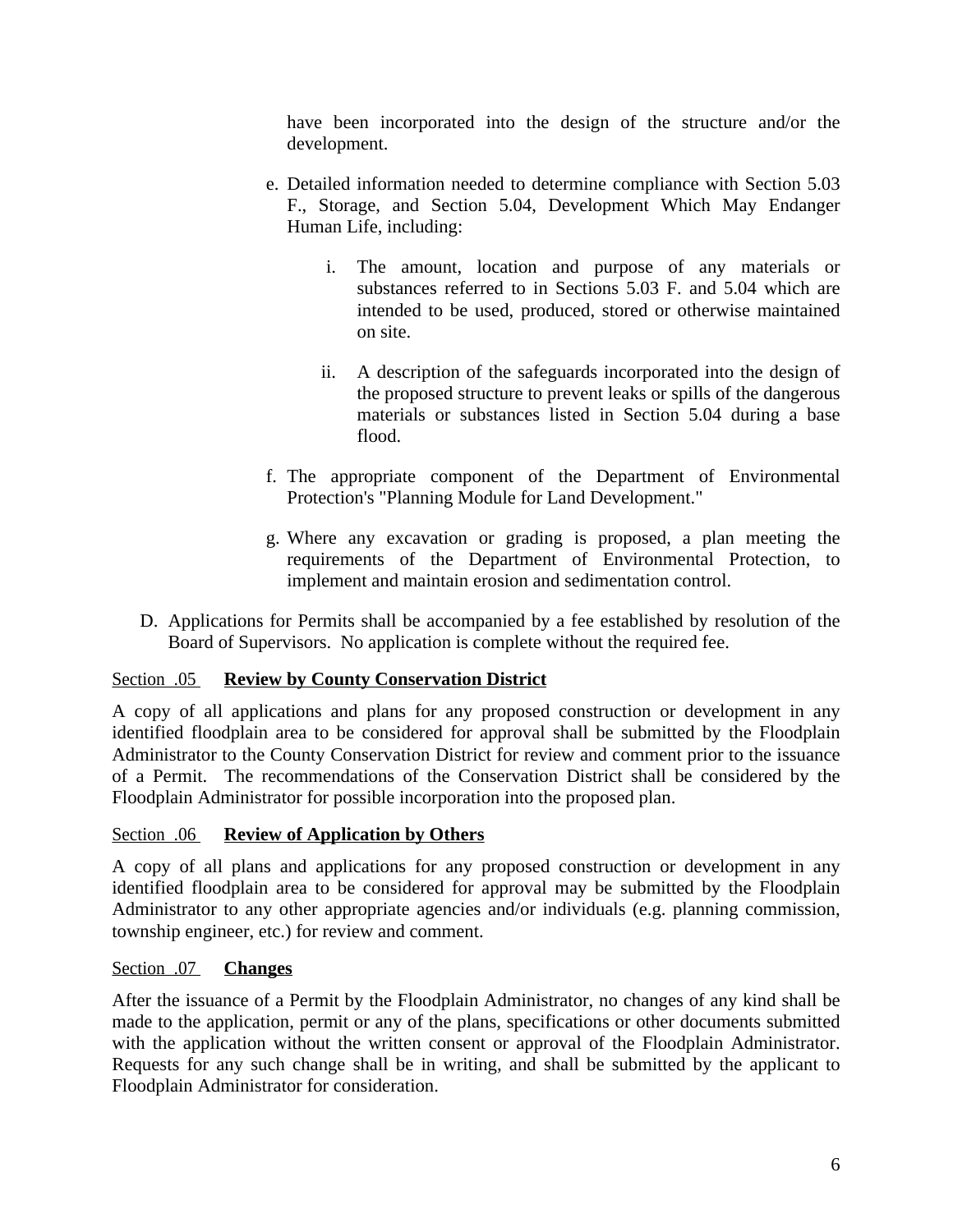### Section .08 **Placards**

In addition to the Permit, the Floodplain Administrator shall issue a placard which shall be displayed on the premises during the time construction is in progress. This placard shall show the number of the Permit, the date of its issuance, and be signed by the Floodplain Administrator.

## Section .09 **Start of Construction**

Work on the proposed construction or development shall begin within 180 days after the date of issuance of the permit. Work shall also be completed within twelve (12) months after the date of issuance of the permit or the permit shall expire unless a time extension is granted, in writing, by the Floodplain Administrator. The issuance of development permit does not refer to the zoning approval.

The actual start of construction means either the first placement of permanent construction of a structure on a site, such as the pouring of slab or footings, the installation of piles, the construction of columns, or any work beyond the stage of excavation; or the placement of a manufacture home on a foundation. Permanent construction does not include land preparation, such as clearing, grading, and filling; nor does it include the installation of streets and/or walkways; nor does it include excavation for a basement, footings, piers, or foundations or the erection of temporary forms; nor does it include the installation on the property of accessory buildings, such as garages or sheds not occupied as dwelling units or not part of the main structure. For a substantial improvement, the actual start of construction means the first, alteration of any wall, ceiling, floor, or other structural part of a building, whether or not that alteration affects the external dimensions of the building.

Time extensions shall be granted only if a written request is submitted by the applicant, who sets forth sufficient and reasonable cause for the Floodplain Administrator to approve such a request and the original permit is compliant with the ordinance and Flood Insurance Rate Map (FIRM)/Flood Insurance Study (FIS) in effect at the time the extension is granted.

## Section .10 **Enforcement and Appeals**

A. Enforcement Notices

Whenever the Floodplain Administrator determines that there are reasonable grounds to believe that there has been a violation of any provisions of this Ordinance the Floodplain Administrator shall give written notice of such alleged violation as hereinafter provided. Such notice shall:

- 1. Include a statement of the reasons for its issuance.
- 2. Contain an outline of remedial actions which, if taken, will effect compliance with the provisions of this Ordinance.
- 3. Allow a reasonable time not to exceed a period of thirty (30) days for the performance of any act it requires.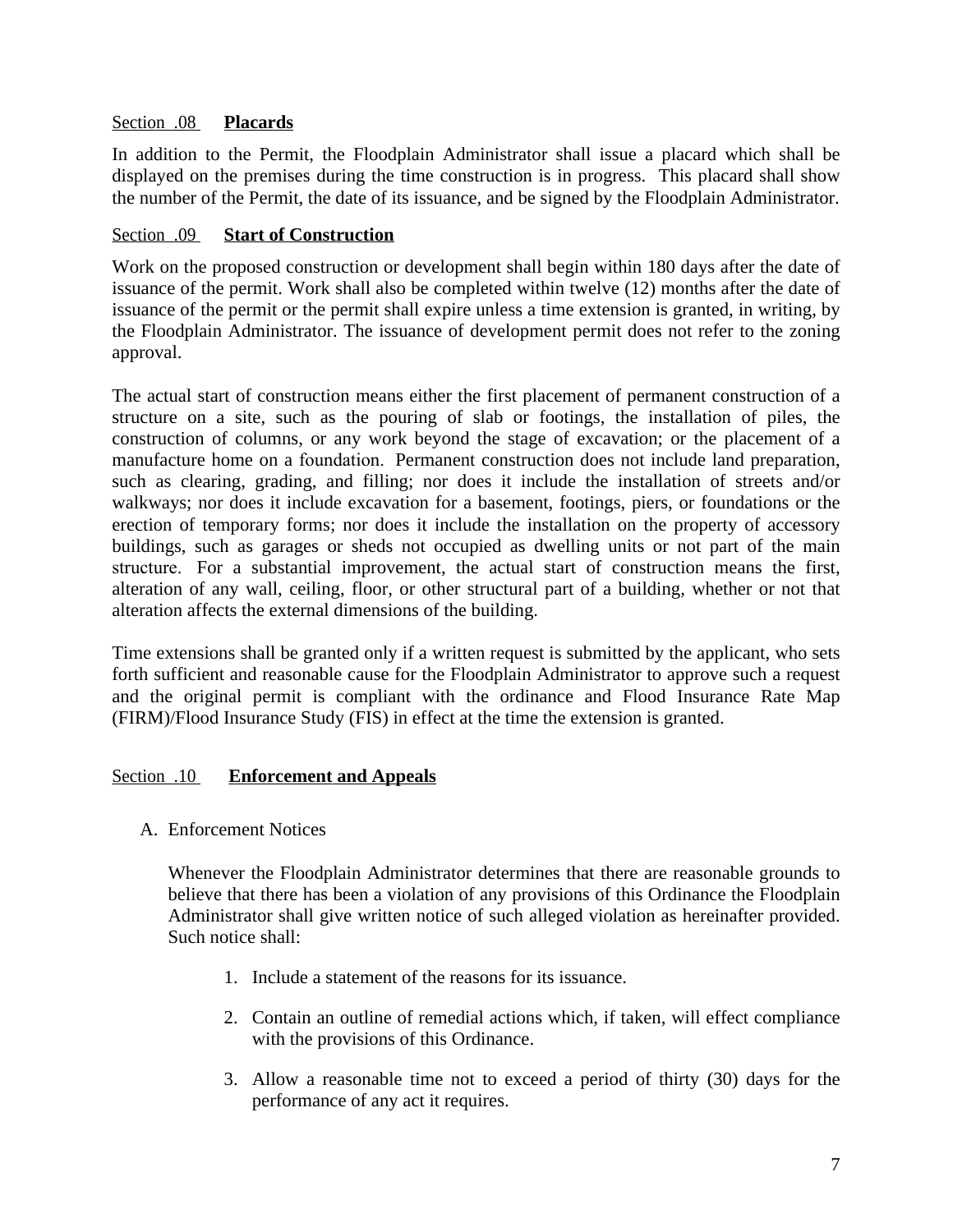- 4. Be served upon the property owner or any other person against whom the Township may commence an enforcement action. Service of said notice may be made in any of the following manners: by delivering the same personally or by delivering the same to and leaving it with any adult person in charge of the said premises or by affixing the same in a conspicuous position upon said premises or by sending said notice by certified or registered mail addressed to the owner at the last known address with return receipt requested. Such procedures shall be deemed the equivalent of personal notice.
- B. Appeals
	- 1. Any person aggrieved by any action or decision of the Floodplain Administrator concerning the administration of the provisions of this Ordinance, may appeal to the Zoning Hearing board. Such appeal must be filed, in writing, within thirty (30) days after the decision, determination or action of the Floodplain Administrator. No appeal is complete without the required filing fee.
		- 2. Upon receipt of such appeal the Zoning Hearing Board shall consider the appeal in accordance with the Municipal Planning Code and the Zoning Ordinance.
		- 3. Any person aggrieved by any decision of the Zoning Hearing Board may seek relief there from by appeal to the Court of Common Pleas as provided by law.
- C. Penalties and Remedies
	- 1. Any person who shall violate a provision of this ordinance, or who shall fail to comply with any of the requirements thereof; or who shall use, maintain or alter a lot, building or structure in violation of any approved plan or directive of the Floodplain Administrator or of any order, permit or certificate issued under the provisions of this ordinance; or who shall violate any order of the Floodplain Administrator shall be liable upon summary conviction therefore to fines and penalties of (a) not less than One Hundred Dollars (\$100) nor more than One Thousand Dollars (\$1000) plus all costs of prosecution for a first offense , (b) not less than Two Hundred Dollars (\$200) nor more than One Thousand Dollars (\$1000) plus all costs of prosecution for a second offense, and (c) not less than Three Hundred Dollars (\$300) nor more than One Thousand Dollars (\$1000) plus all costs of prosecution for a third or subsequent offense, which fines and penalties may be collected as provided by law. Costs of prosecution shall include the Township's attorney's fees to the extent permitted by law. Each day that a violation continues and each section of this ordinance which is violated shall be deemed a separate offense. This ordinance also may be enforced by an action in equity brought into the Lancaster County Court of Common Pleas.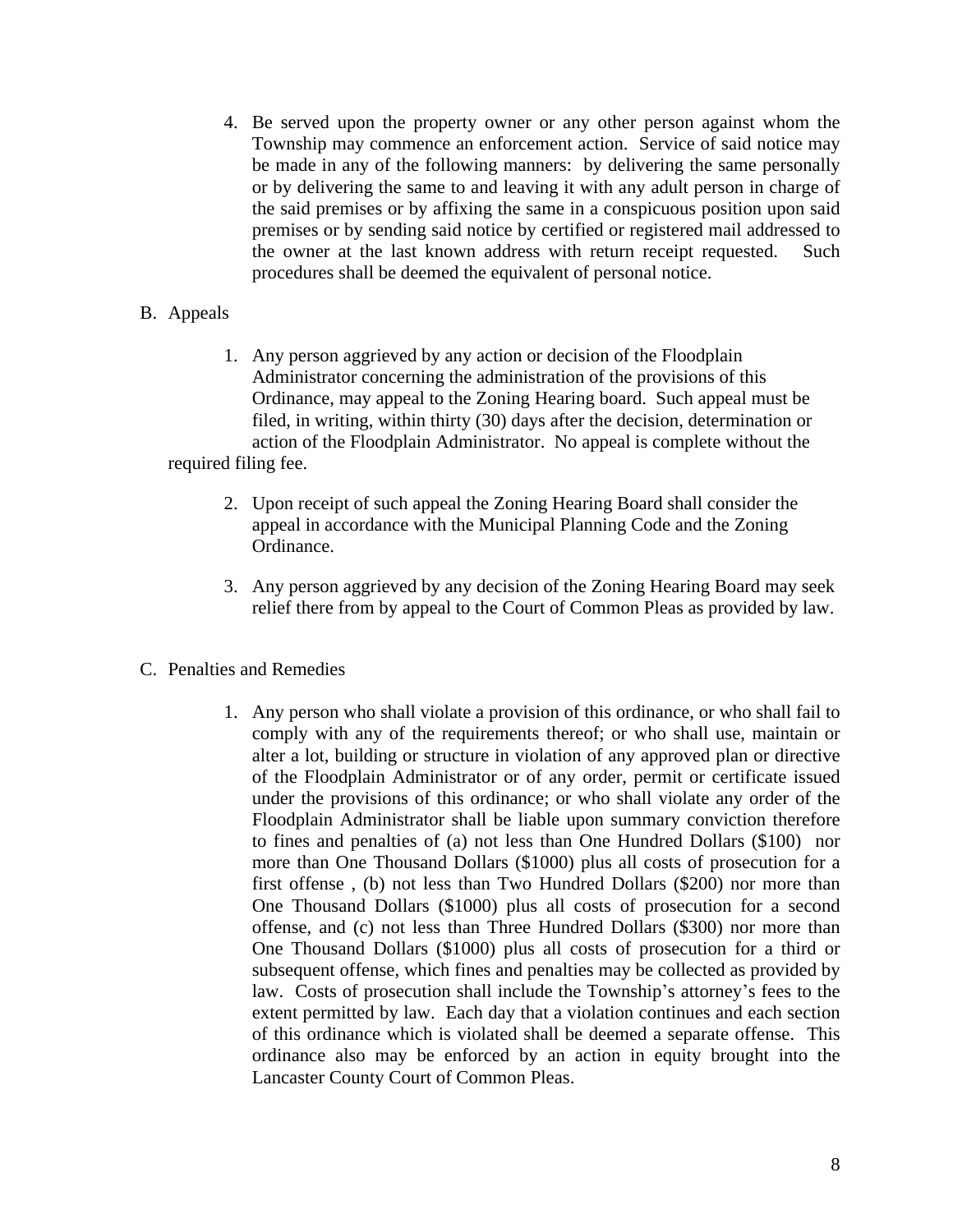2. The imposition of a fine or penalty for any violation of, or noncompliance with this Ordinance shall not excuse the violation or noncompliance or permit it to continue. All such persons shall be required to correct or remedy such violations. Any development initiated or any structure or building constructed, reconstructed, enlarged, altered, or relocated, in noncompliance with this Ordinance may be declared by the Board of Supervisors to be a public nuisance and abatable as such.

## ARTICLE IV. IDENTIFICATION OF FLOODPLAIN AREAS

## Section .01 **Identification**

The identified floodplain area shall be:

- A. The identified floodplain area shall be any areas of Drumore Township classified as Special Flood Hazard Areas (SFHAs) in the Flood Insurance Study (FIS) and the accompanying Flood Insurance Rate Maps (FIRMs) dated April 5, 2016 and issued by the Federal Emergency Management Agency (FEMA) or the most recent revision thereof, including all digital data developed as part of the Flood Insurance Study. The above referenced FIS and FIRMs, and any subsequent revisions and amendments are hereby adopted by the Township and declared to be a part of this ordinance.
- B. Any areas of Drumore Township measured fifty (50) feet landward from the top-of-bank of any watercourse as defined by PA DEP Chapter 105 regulations.

## Section .02 **Description and Special Requirements of Identified Floodplain Areas**

The identified floodplain area shall consist of the following specific areas:

- A. The Floodway Area shall be those areas identified in the FIS and the FIRM as floodway and which represent the channel of a watercourse and the adjacent land areas that must be reserved in order to discharge the base flood without increasing the water surface elevation by more than one (1) foot at any point. This term shall also include floodway areas which have been identified in other available studies or sources of information for those Special Flood Hazard Areas where no floodway has been identified in the FIS and FIRM.
	- 1. Within any floodway area, no encroachments, including fill, new construction, substantial improvements, or other development shall be permitted unless it has been demonstrated through hydrologic and hydraulic analysis performed in accordance with standard engineering practice that the proposed encroachment would not result in any increase in flood levels within the Township during the occurrence of the base flood discharge.
	- 2. Within any floodway area, no new construction or development shall be allowed, unless the appropriate permit is obtained from the Department of Environmental Protection Regional Office.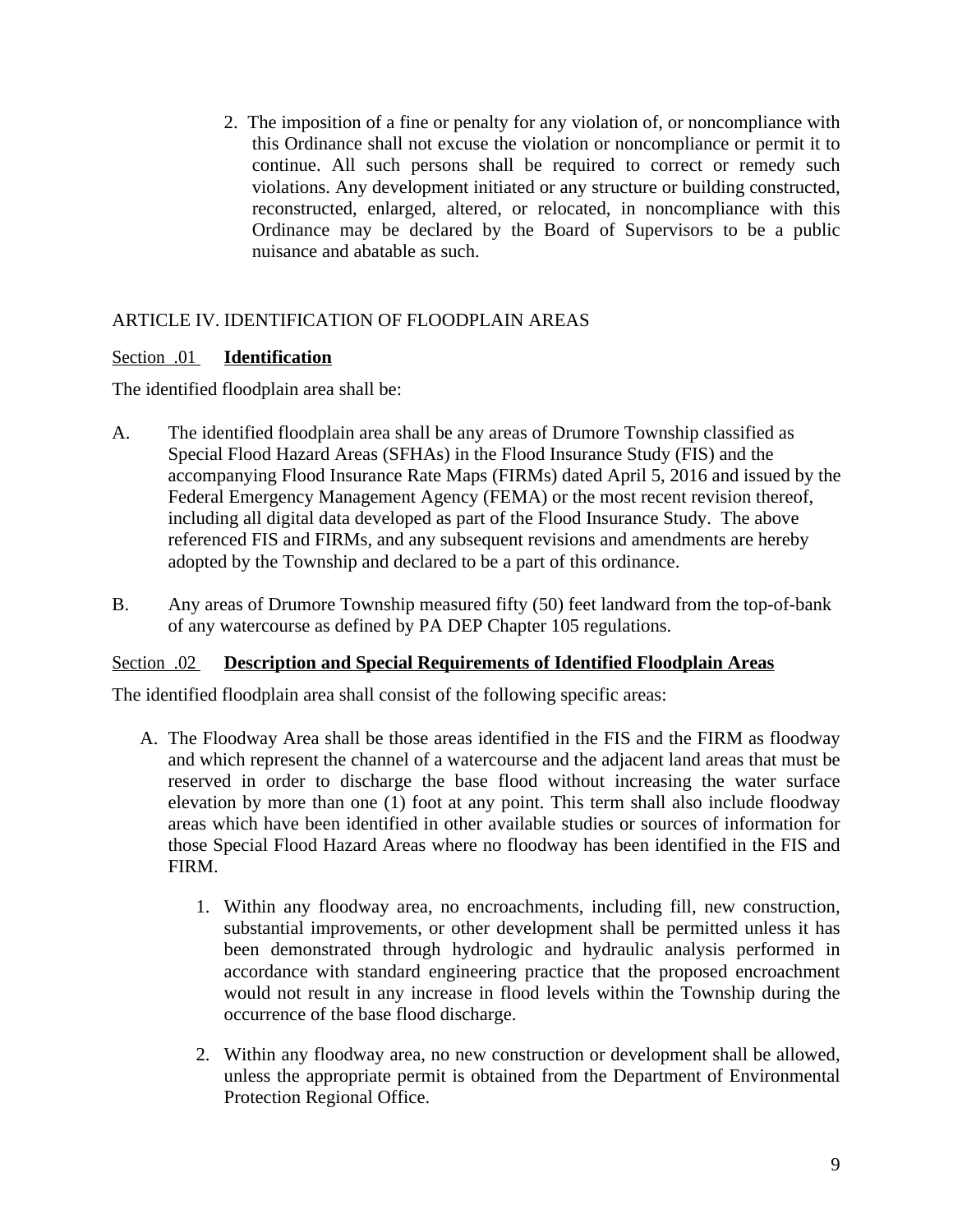- B. The AE Area/District shall be those areas identified as an AE Zone on the FIRM included in the FIS prepared by FEMA for which base flood elevations have been provided.
	- 1. The AE Area adjacent to the floodway shall be those areas identified as an AE Zone on the FIRM included in the FIS prepared by FEMA for which base flood elevations have been provided and a floodway has been delineated.
- C. The A Area/District shall be those areas identified as an A Zone on the FIRM included in the FIS prepared by FEMA and for which no base flood elevations have been provided. For these areas, elevation and floodway information from other Federal, State, or other acceptable sources shall be used when available. Where other acceptable information is not available, the base flood elevation shall be determined by using the elevation of a point on the boundary of the identified floodplain area which is nearest the construction site. In lieu of the above, the Township may require the applicant to determine the elevation with hydrologic and hydraulic engineering techniques. Hydrologic and hydraulic analyses shall be undertaken only by professional engineers or others of demonstrated qualifications, who shall certify that the technical methods used correctly reflect currently accepted technical concepts. Studies, analyses, computations, etc., shall be submitted in sufficient detail to allow a thorough technical review by the Township.

## Section .03 **Changes in Identification of Area**

The Identified Floodplain Area may be revised or modified by the Board of Supervisors where studies or information provided by a qualified agency or person documents the need for such revision. However, prior to any such change to the Special Flood Hazard Area, approval must be obtained from FEMA. Additionally, as soon as practicable, but not later than six (6) months after the date such information becomes available, the Township shall notify FEMA of the changes to the Special Flood Hazard Area by submitting technical or scientific data. See 5.01 (B) for situations where FEMA notification is required.

## Section .04 **Boundary Disputes**

Should a dispute in the floodplain boundary arise, the initial determination shall be made by the Floodplain Administrator and any appeal from the determination of the Floodplain Administrator shall be made to the Zoning Hearing Board in accordance with Section 3.10.B*.* The burden of proof shall be on the appellant.

## ARTICLE V. TECHNICAL PROVISIONS

## Section .01 **General**

- A. Alteration or Relocation of Watercourse
	- 1. No encroachment, alteration, or improvement of any kind shall be made to any watercourse until all adjacent municipalities which may be affected by such action have been notified by the municipality, and until all required permits or approvals have first been obtained from the Department of Environmental Protection Regional Office.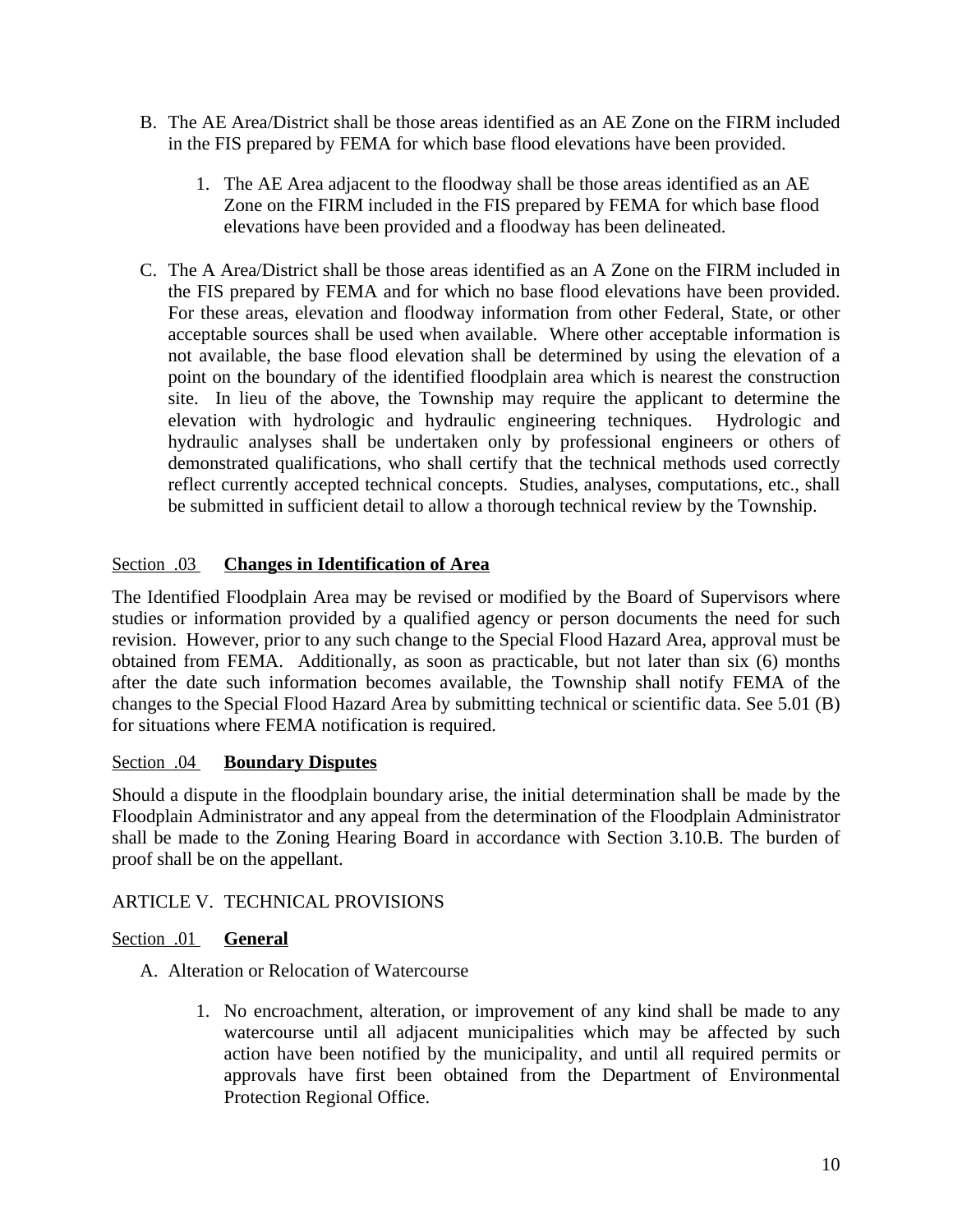- 2. No encroachment, alteration, or improvement of any kind shall be made to any watercourse unless it can be shown that the activity will not reduce or impede the flood carrying capacity of the watercourse in any way. It shall be the burden of the applicant seeking to relocate or alter a waterway to provide all necessary studies and make all required submissions to DEP, FEMA and DCED.
- 3. FEMA and the Pennsylvania Department of Community and Economic Development (DCED), shall be notified prior to any alteration or relocation of any watercourse.
- B. If an applicant desires to obtain a variance or approval to enable any of the following encroachments:
	- any development that causes a rise in the BFE within the floodway; or
	- any development occurring in Zones A1-30 and Zone AE without a designated floodway, which will cause a rise of more than one foot in the base flood elevation; or
	- alteration or relocation of a stream (including but not limited to installing culverts and bridges)

the applicant shall (as per 44 CFR Part 65.12):

- 1. Apply to FEMA for conditional approval of such action prior to permitting the encroachments to occur.
- 2. Upon receipt of the Administrator's conditional approval of map change and prior to approving the proposed encroachments, the Township shall provide evidence to FEMA of the adoption of floodplain management ordinances incorporating the increased base flood elevations and / or revised floodway reflecting the postproject condition.
- 3. Upon completion of the proposed encroachments, the Township shall provide asbuilt certifications. FEMA will initiate a final map revision upon receipt of such certifications in accordance with 44 CFR Part 67.
- C. Any new construction, development, uses or activities allowed within any identified floodplain area shall be undertaken in strict compliance with the provisions contained in this Ordinance and any other applicable codes, ordinances and regulations.
- D. Within any Identified Floodplain Area, no new construction or development shall be located within the area measured fifty (50) feet landward from the top-of-bank of any watercourse.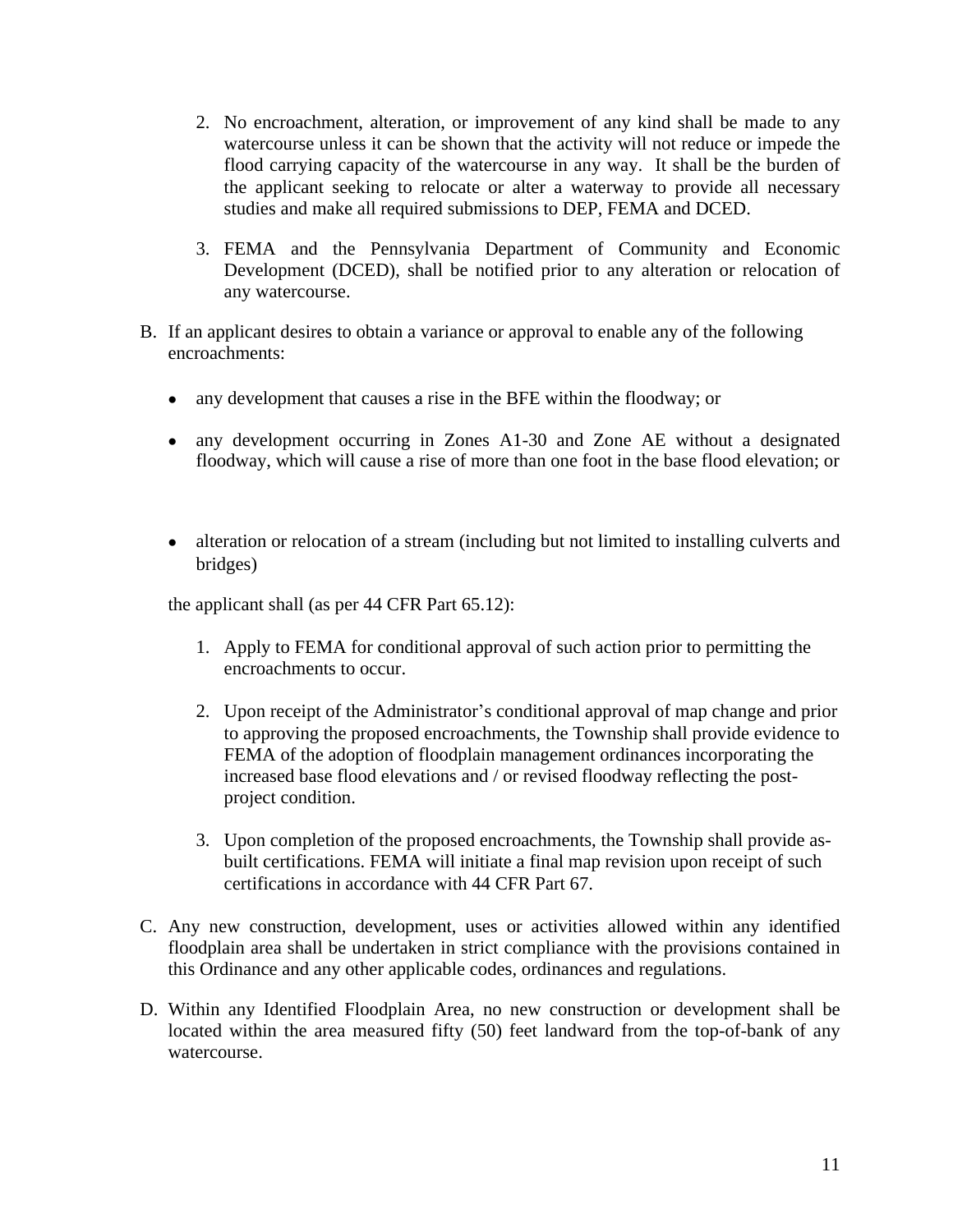### Section .02 **Elevation and Floodproofing Requirements**

Within any Identified Floodplain Area any new construction or substantial improvements shall be prohibited. If a variance is obtained for new construction or substantial improvements in the Identified Floodplain Area in accordance with the criteria in Article VIII, then the following provisions apply:

- A. Residential Structures
	- 1. In AE, A1-30, and AH Zones, any new construction or substantial improvement shall have the lowest floor (including basement) elevated up to, or above, the regulatory flood elevation.
	- 2. In A Zones, where there are no Base Flood Elevations specified on the FIRM, any new construction or substantial improvement shall have the lowest floor (including basement) elevated up to, or above, the regulatory flood elevation determined in accordance with Section 4.02.C of this ordinance.
	- 3. The design and construction standards and specifications contained in the UCC and ASCE 24 shall be utilized where they are more restrictive.
- B. Non-residential Structures
	- 1. In AE, A1-30 and AH Zones, any new construction or substantial improvement of a non-residential structure shall have the lowest floor (including basement) elevated up to, or above, the regulatory flood elevation, or be designed and constructed so that the space enclosed below the regulatory flood elevation:
		- a. Is floodproofed so that the structure is watertight with walls substantially impermeable to the passage of water and,
		- b. Has structural components with the capability of resisting hydrostatic and hydrodynamic loads and effects of buoyancy:
	- 2. In A Zones, where there no Base Flood Elevations are specified on the FIRM, any new construction or substantial improvement shall have the lowest floor (including basement) elevated or completely floodproofed up to, or above, the regulatory flood elevation determined in accordance with Section 4.02.C.
	- 3. Any non-residential structure, or part thereof, made watertight below the regulatory flood elevation shall be floodproofed in accordance with the WI or W2 space classification standards contained in the publication entitled "Flood-Proofing Regulations" published by the U.S. Army Corps of Engineers (June 1972, as amended March 1992) or with some other equivalent standard. All plans and specifications for such floodproofing shall be accompanied by a statement certified by a registered professional engineer or architect which states that the proposed design and methods of construction are in conformance with the above referenced standards.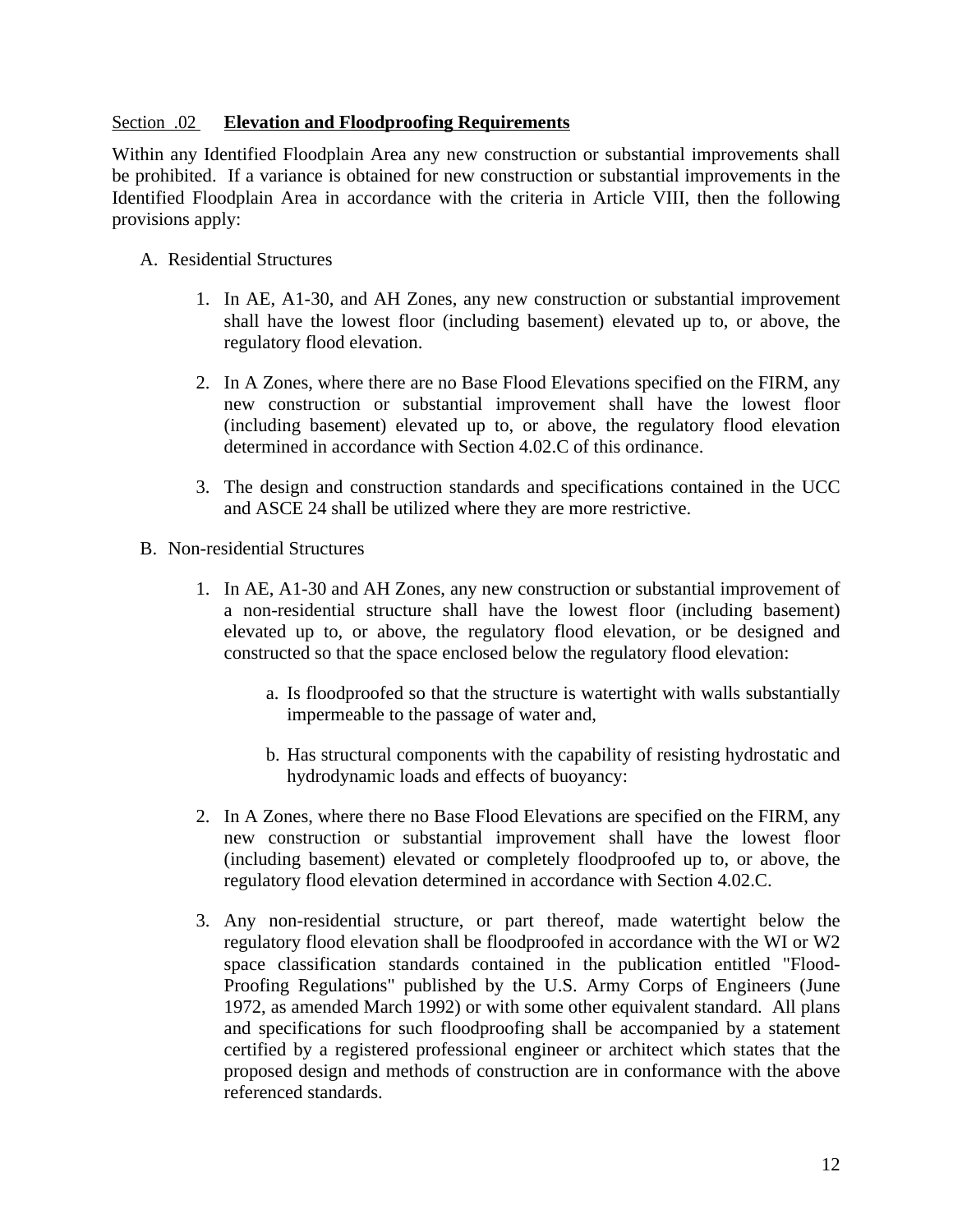- 4. The design and construction standards and specifications contained in the UCC and ASCE 24 shall be utilized where they are more restrictive.
- C. Space below the lowest floor
	- 1. Fully enclosed space below the lowest floor (excluding basements) which will be used solely for the parking of a vehicle, building access, or incidental storage in an area other than a basement, shall be designed and constructed to allow for the automatic entry and exit of flood waters for the purpose of equalizing hydrostatic forces on exterior walls. The term "fully enclosed space" also includes crawl spaces.
	- 2. Designs for meeting this requirement must either be certified by a registered professional engineer or architect, or meet or exceed the following minimum criteria:
		- a. A minimum of two openings having a net total area of not less than one (1) square inch for every square foot of enclosed space.
		- b. The bottom of all openings shall be no higher than one (1) foot above grade.
		- c. Openings may be equipped with screens, louvers, or other coverings or devices provided that they permit the automatic entry and exit of floodwaters.
- D. Historic Structures

Historic structures undergoing repair or rehabilitation that would constitute a substantial improvement as defined in this ordinance, must comply with all ordinance requirements that do not preclude the structure's continued designation as a historic structure. Documentation that a specific ordinance requirement will cause removal of the structure from the National Register of Historic Places or the State Inventory of Historic places must be obtained from the Secretary of the Interior or the State Historic Preservation Officer. Any exemption from ordinance requirements will be the minimum necessary to preserve the historic character and design of the structure.

#### Section .03 **Design and Construction Standards**

The following minimum standards shall apply for all construction and development proposed within any identified floodplain area:

A. Fill. Within any Identified Floodplain Area the use of fill shall be prohibited. If a variance is obtained in accordance with the criteria in Article VIII, then the following provisions apply: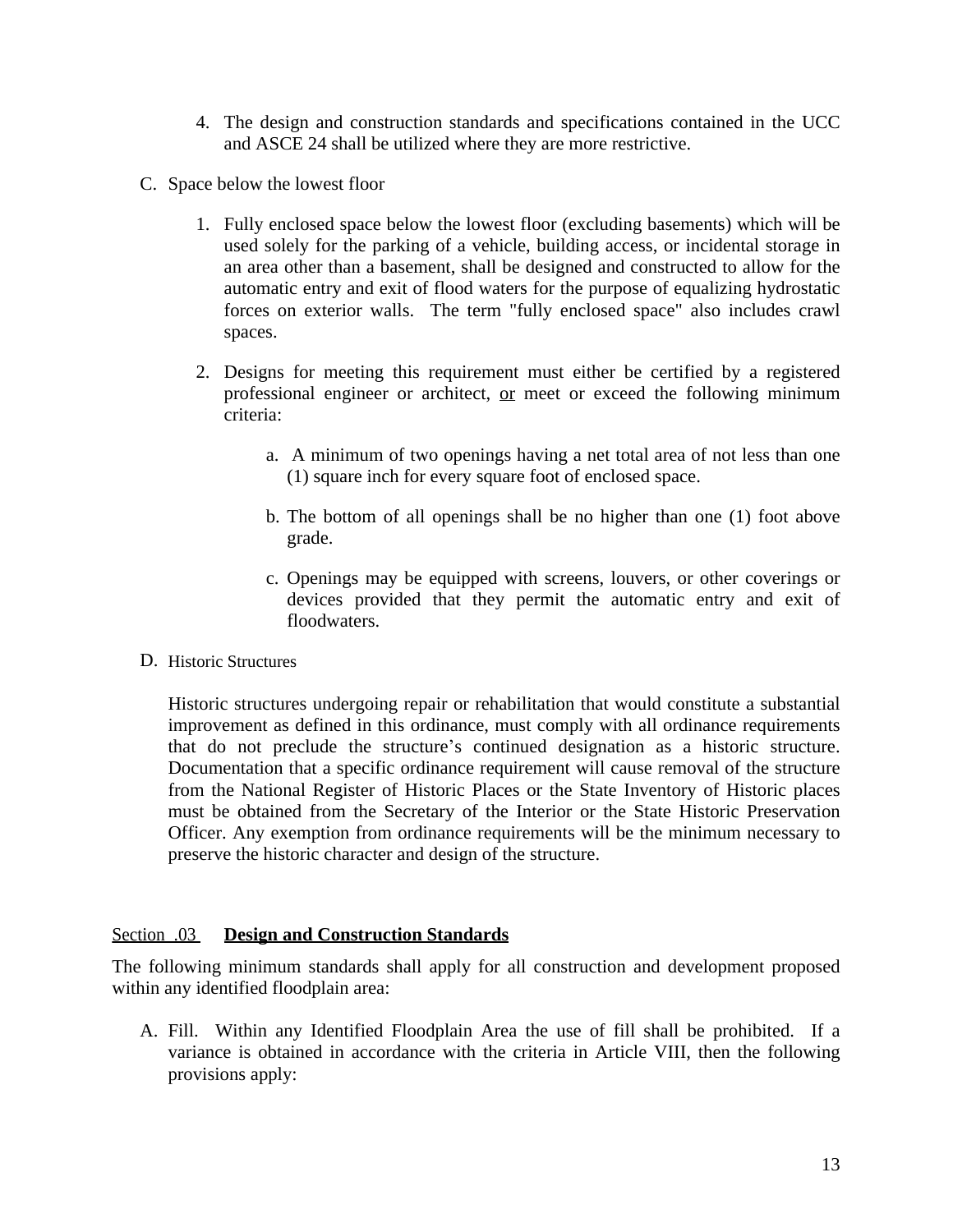- 1. Extend laterally at least fifteen (15) feet beyond the building line from all points.
- 2. Consist of soil or small rock materials only Sanitary Landfills shall not be permitted.
- 3. Be compacted to provide the necessary permeability and resistance to erosion, scouring, or settling.
- 4. Be no steeper than one (1) vertical to two (2) horizontal feet unless substantiated data justifying steeper slopes are submitted to, and approved by the Floodplain Administrator.
- 5. Be used to the extent to which it does not adversely affect adjacent properties.

B. Drainage Facilities

Storm drainage facilities shall be designed to convey the flow of storm water runoff in a safe and efficient manner. The system shall ensure proper drainage along streets, and provide positive drainage away from buildings. The system shall also be designed to prevent the discharge of excess runoff onto adjacent properties.

- C. Water and Sanitary Sewer Facilities and Systems
	- 1. All new or replacement water supply and sanitary sewer facilities and systems shall be located, designed and constructed to minimize or eliminate flood damages and the infiltration of flood waters.
	- 2. Sanitary sewer facilities and systems shall be designed to prevent the discharge of untreated sewage into flood waters.
	- 3. No part of any on-site waste disposal system shall be located within any identified floodplain area except in strict compliance with all State and local regulations for such systems. If any such system is permitted, it shall be located so as to avoid impairment to it, or contamination from it, during a flood.
	- 4. The design and construction provisions of the UCC and FEMA #348, "Protecting Building Utilities From Flood Damages" and "The International Private Sewage Disposal Code" shall be utilized.

#### D. Other Utilities

All other utilities such as gas lines, electrical and telephone systems shall be located, elevated (where possible) and constructed to minimize the chance of impairment during a flood.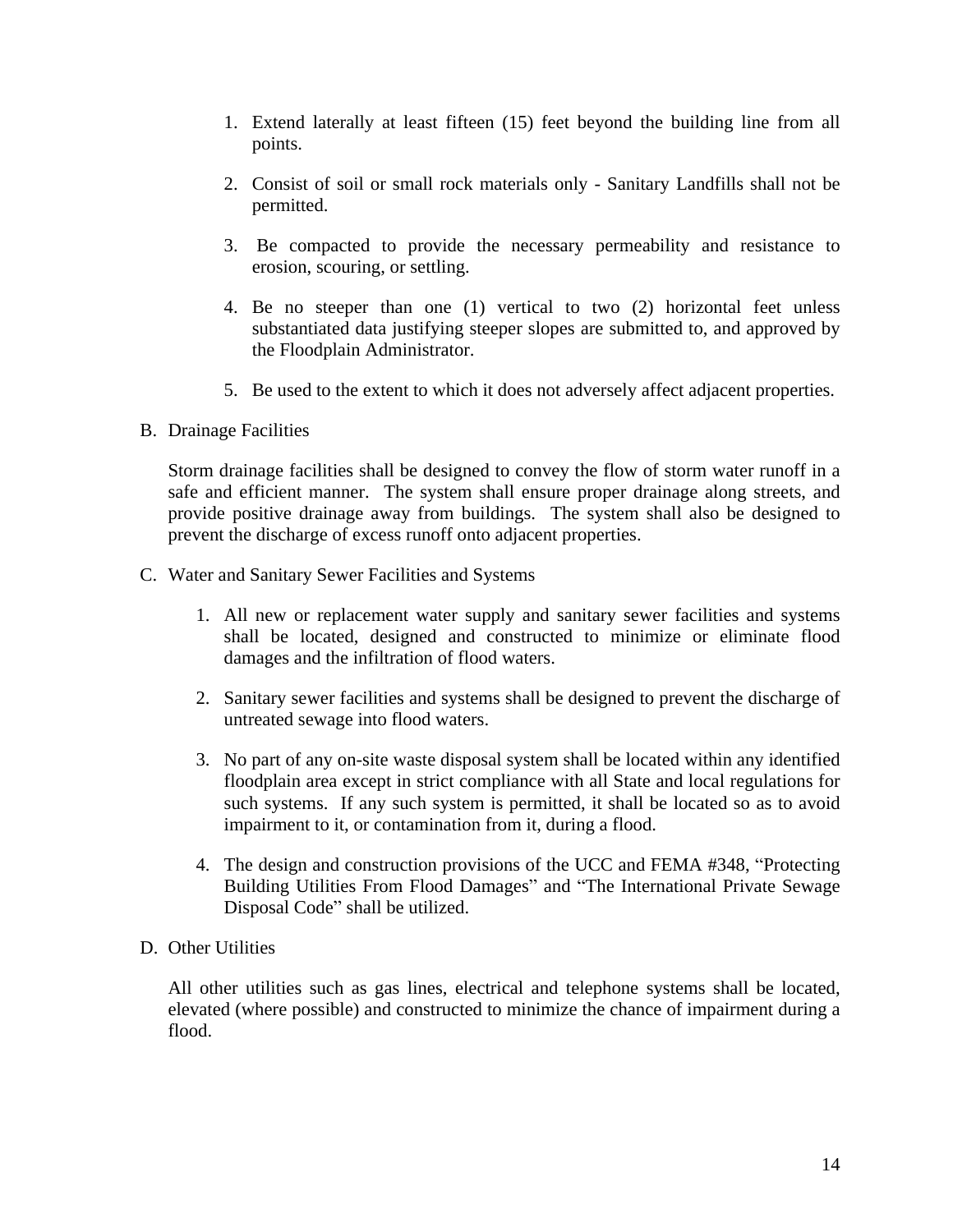E. Streets

The finished elevation of all new streets shall be no more than one (1) foot below the Regulatory Flood Elevation.

F. Storage

All materials that are buoyant, flammable, explosive, or in times of flooding, could be injurious to human, animal, or plant life, and not listed in Section 5.04, Development Which May Endanger Human Life, shall be stored at or above the Regulatory Flood Elevation or floodproofed to the maximum extent possible.

G. Placement of Buildings and Structures

All buildings and structures shall be designed, located, and constructed so as to offer the minimum obstruction to the flow of water and shall be designed to have a minimum effect upon the flow and height of flood water.

- H. Anchoring
	- 1. All buildings and structures shall be firmly anchored in accordance with accepted engineering practices to prevent flotation, collapse, or lateral movement.
	- 2. All air ducts, large pipes, storage tanks, and other similar objects or components located below the regulatory flood elevation shall be securely anchored or affixed to prevent flotation.
- I. Floors, Walls and Ceilings
	- 1. Wood flooring used at or below the Regulatory Flood Elevation shall be installed to accommodate a lateral expansion of the flooring, perpendicular to the flooring grain without causing structural damage to the building.
	- 2. Plywood used at or below the regulatory flood elevation shall be of a "marine" or "water-resistant" variety.
	- 3. Walls and ceilings at or below the regulatory flood elevation shall be designed and constructed of materials that are "water-resistant" and will withstand inundation.
	- 4. Windows, doors, and other components at or below the regulatory flood elevation shall be made of metal or other "water-resistant" material.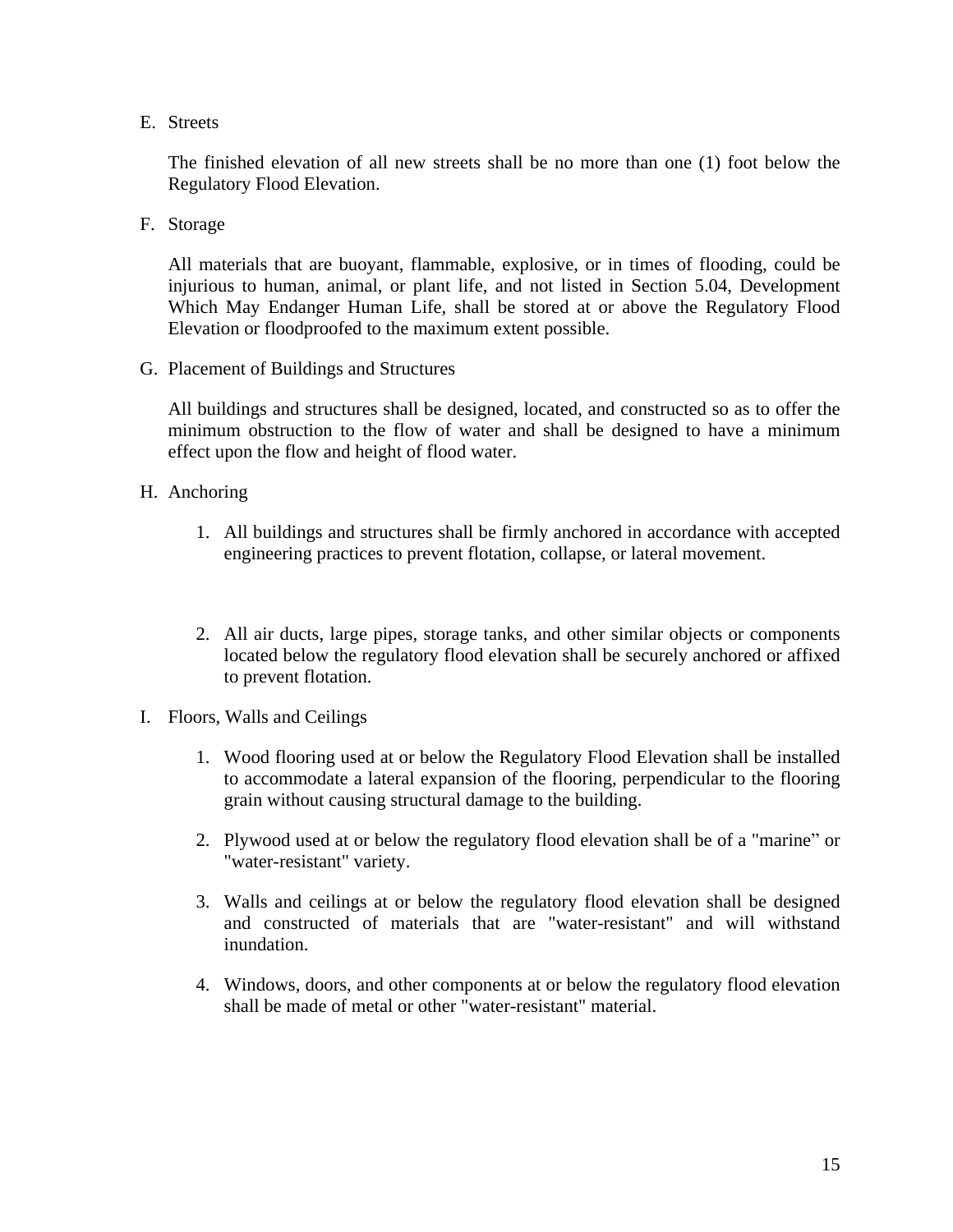- J. Paints and Adhesives
	- 1. Paints and other finishes used at or below the regulatory flood elevation shall be of "marine" or "water-resistant" quality.
	- 2. Adhesives used at or below the regulatory flood elevation shall be of a "marine" or "water-resistant" variety.
	- 3. All wooden components (doors, trim, cabinets, etc.) used at or below the regulatory flood elevation shall be finished with a "marine" or "water-resistant" paint or other finishing material.
- K. Electrical Components
	- 1. Electrical distribution panels shall be at least three (3) feet above the base flood elevation.
	- 2. Separate electrical circuits shall serve lower levels and shall be dropped from above.
- L. Equipment

Water heaters, furnaces, air conditioning and ventilating units, and other electrical, mechanical or utility equipment or apparatus shall not be located below the regulatory flood elevation.

M. Fuel Supply Systems

All gas and oil supply systems shall be designed to prevent the infiltration of flood waters into the system and discharges from the system into flood waters. Additional provisions shall be made for the drainage of these systems in the event that flood water infiltration occurs.

N. Uniform Construction Code Coordination

The Standards and Specifications contained in the UCC shall apply to the above and other sections and sub-sections of this ordinance, to the extent that they are more restrictive and supplement the requirements of this ordinance.

#### Section .04 **Development Which May Endanger Human Life**

Within any Identified Floodplain Area, any structure of the kind described in Section 504.A shall be prohibited. If a variance is obtained in accordance with the criteria in Article VIII, then Section 5.04.B shall apply.

A. In accordance with the Pennsylvania Flood Plain Management Act, and the regulations adopted by the Department of Community and Economic Development as required by the Act, any new or substantially improved structure which: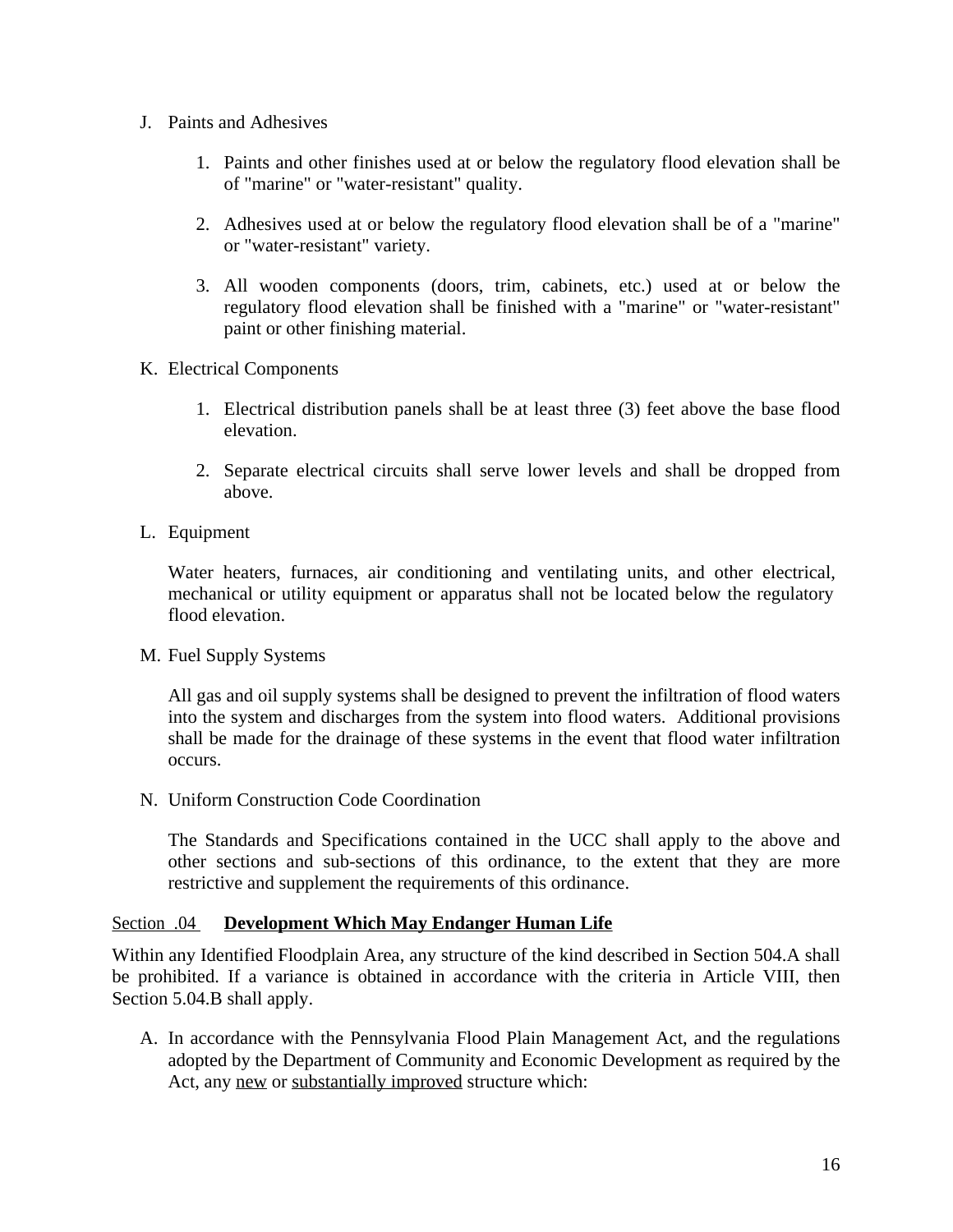- 1. Will be used for the production or storage of any of the following dangerous materials or substances; or,
- 2. Will be used for any activity requiring the maintenance of a supply of more than 550 gallons, or other comparable volume, of any of the following dangerous materials or substances on the premises; or,
- 3. Will involve the production, storage, or use of any amount of radioactive substances;

shall be subject to the provisions of this section, in addition to all other applicable provisions. The following list of materials and substances are considered dangerous to human life:

- Acetone
- Ammonia
- Benzene
- Calcium carbide
- Carbon disulfide
- Celluloid
- Chlorine
- Hydrochloric acid
- Hydrocyanic acid
- Magnesium
- Nitric acid and oxides of nitrogen
- Petroleum products (gasoline, fuel oil, etc.)
- Phosphorus
- Potassium
- Sodium
- Sulphur and sulphur products
- Pesticides (including insecticides, fungicides, and rodenticides)
- Radioactive substances, insofar as such substances are not otherwise regulated.
- B. Where permitted within any Identified Floodplain Area, any new or substantially improved non-residential structure of the kind described in Section 5.04 (A) above, shall be built in accordance with Sections 5.01, 5.02 and 5.03 including:
	- 1. Elevated, or designed and constructed to remain completely dry up to at least one and one half  $(1 \frac{1}{2})$  feet above base flood elevation, and
	- 2. Any such structure, or part thereof, that will be built below the regulatory flood elevation shall be designed and constructed in accordance with the standards for completely dry floodproofing contained in the publication "Flood-Proofing Regulations (U.S. Army Corps of Engineers, June 1972 as amended March 1992), or with some other equivalent watertight standard.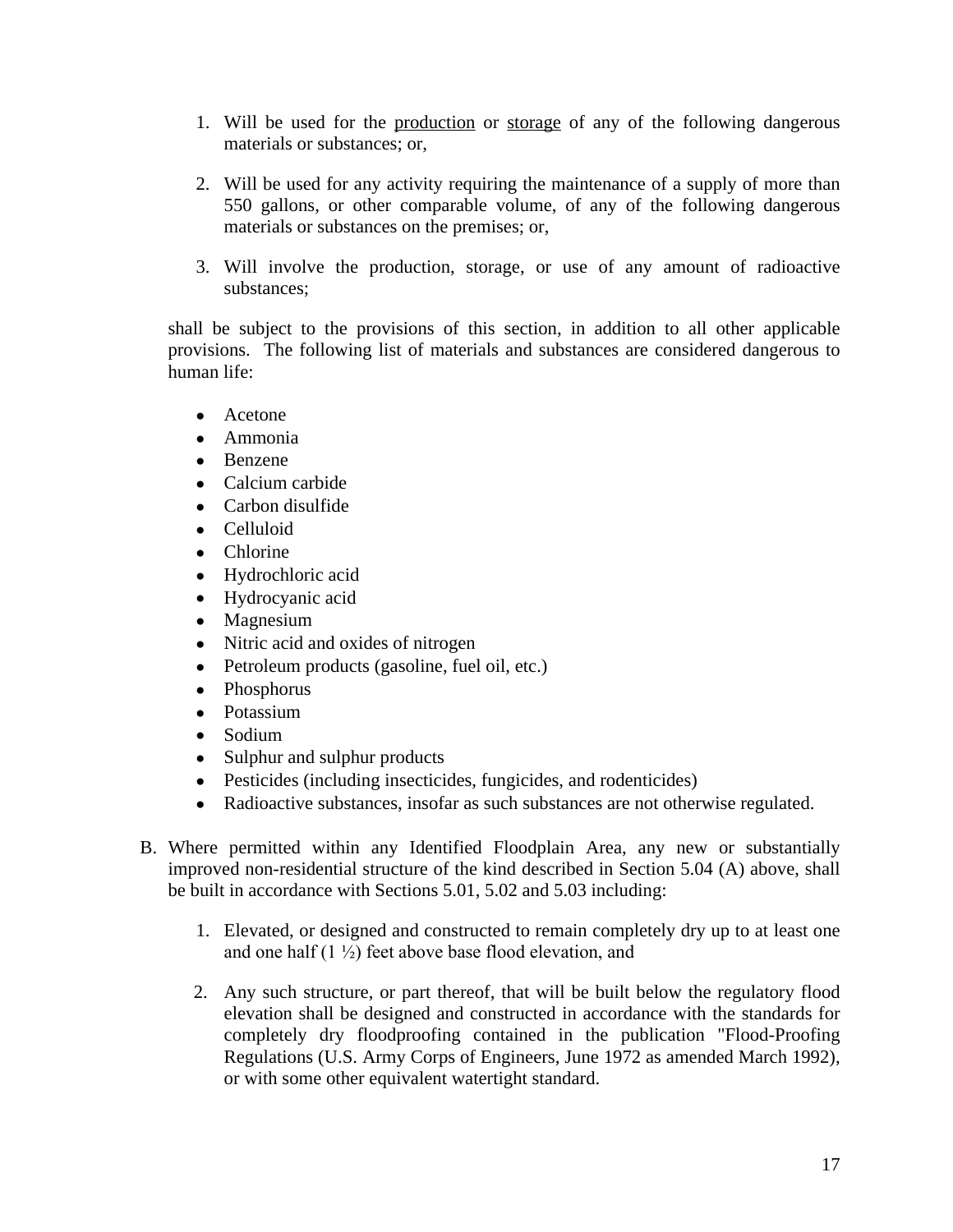## Section .05 **Special Requirements for Subdivisions and Development**

All subdivision proposals and development proposals containing at least 50 lots or at least 5 acres, whichever is the lesser, in Identified Floodplain Areas where base flood elevation data are not available, shall be supported by hydrologic and hydraulic engineering analyses that determine base flood elevations and floodway information. The analyses shall be prepared by a licensed professional engineer in a format required by FEMA for a Conditional Letter of Map Revision and Letter of Map Revision. Submittal requirements and processing fees shall be the responsibility of the applicant.

### Section .06 **Special Requirements for Manufactured Homes**

Within any Identified Floodplain Area manufactured homes shall be prohibited. If a variance is obtained in accordance with the criteria in Article VIII, then the following provisions apply:

- A. Where permitted within any Identified Floodplain Area, all manufactured homes, and any improvements thereto, shall be:
	- 1. Placed on a permanent foundation;
	- 2. Elevated so that the lowest floor of the manufactured home is at least one and one half  $(1 \frac{1}{2})$  feet above base flood elevation:
	- 3. Anchored to resist flotation, collapse, or lateral movement.
	- 4. Have all ductwork and utilities including HVAC/heat pump elevated to the Regulatory Flood Elevation.
- B. Installation of manufactured homes shall be done in accordance with the manufacturers' installation instructions as provided by the manufacturer. Where the applicant cannot provide the above information, the requirements of Appendix E of the 2009 "International Residential Building Code" or the "U.S. Department of Housing and Urban Development's Permanent Foundations for Manufactured Housing," 1984 Edition, draft or latest revision thereto and the UCC shall apply.
- C. Consideration shall be given to the installation requirements of the UCC where appropriate and/or applicable to units where the manufacturers' standards for anchoring cannot be provided or were not established for the proposed unit(s) installation.

#### Section .07 **Special Requirements for Recreational Vehicles**

Within any Identified Floodplain Area recreational vehicles shall be prohibited. If a variance is obtained in accordance with the criteria in Article VIII, recreational vehicles in Zones A, A1-30, AH and AE must either (i) be on the site for fewer than 180 consecutive days, and be fully licensed and ready for highway use, or (ii) meet the permit requirements for manufactured homes in Section 5.06.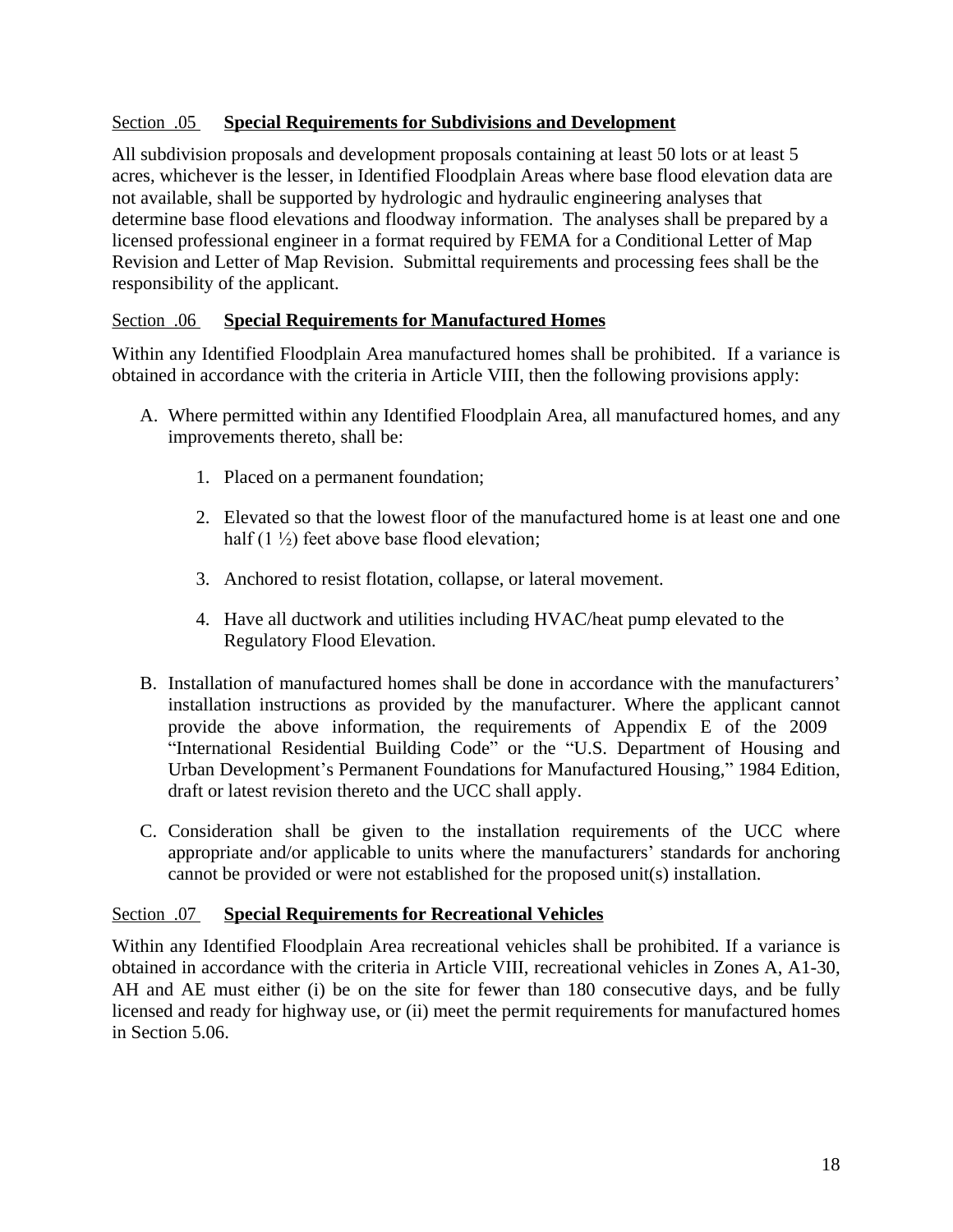### ARTICLE VI. PROHBITED USES

#### Section .01 **Prohibited Uses**

The following activities shall be prohibited within any Identified Floodplain Area:

- A. The commencement of any of the following activities; or the construction, enlargement, or expansion of any structure used, or intended to be used, for any of the following activities:
	- 1. Hospitals
	- 2. Nursing homes
	- 3. Jails or prisons
- B. The commencement of, or any construction of, a new manufactured home park or manufactured home subdivision, or substantial improvement to an existing manufactured home park or manufactured home subdivision.

# **ARTICLE VII EXISTING STRUCTURES IN IDENTIFIED FLOODPLAIN AREAS**

### **Section 7.01 Existing Structures**

The provisions of this Ordinance do not require any changes or improvements to be made to lawfully existing structures. However, when an improvement is made to any existing structure, the provisions of Section 7.02 shall apply.

#### **Section 7.02 Improvements**

The following provisions shall apply whenever any improvement is made to an existing structure located within any Identified Floodplain Area:

- A. No expansion or enlargement of an existing structure shall be allowed within any Floodway Area/District that would cause any increase in BFE.
- B. No expansion or enlargement of an existing structure shall be allowed within AE Area/District without floodway that would, together with all other existing and anticipated development, increase the BFE more than one (1) foot at any point.
- C. Any modification, alteration, reconstruction, or improvement of any kind to an existing structure to an extent or amount of fifty (50) percent or more of its market value, shall constitute a substantial improvement and shall be undertaken only in full compliance with the provisions of this Ordinance.
- D. The above activity shall also address the requirements of the UCC.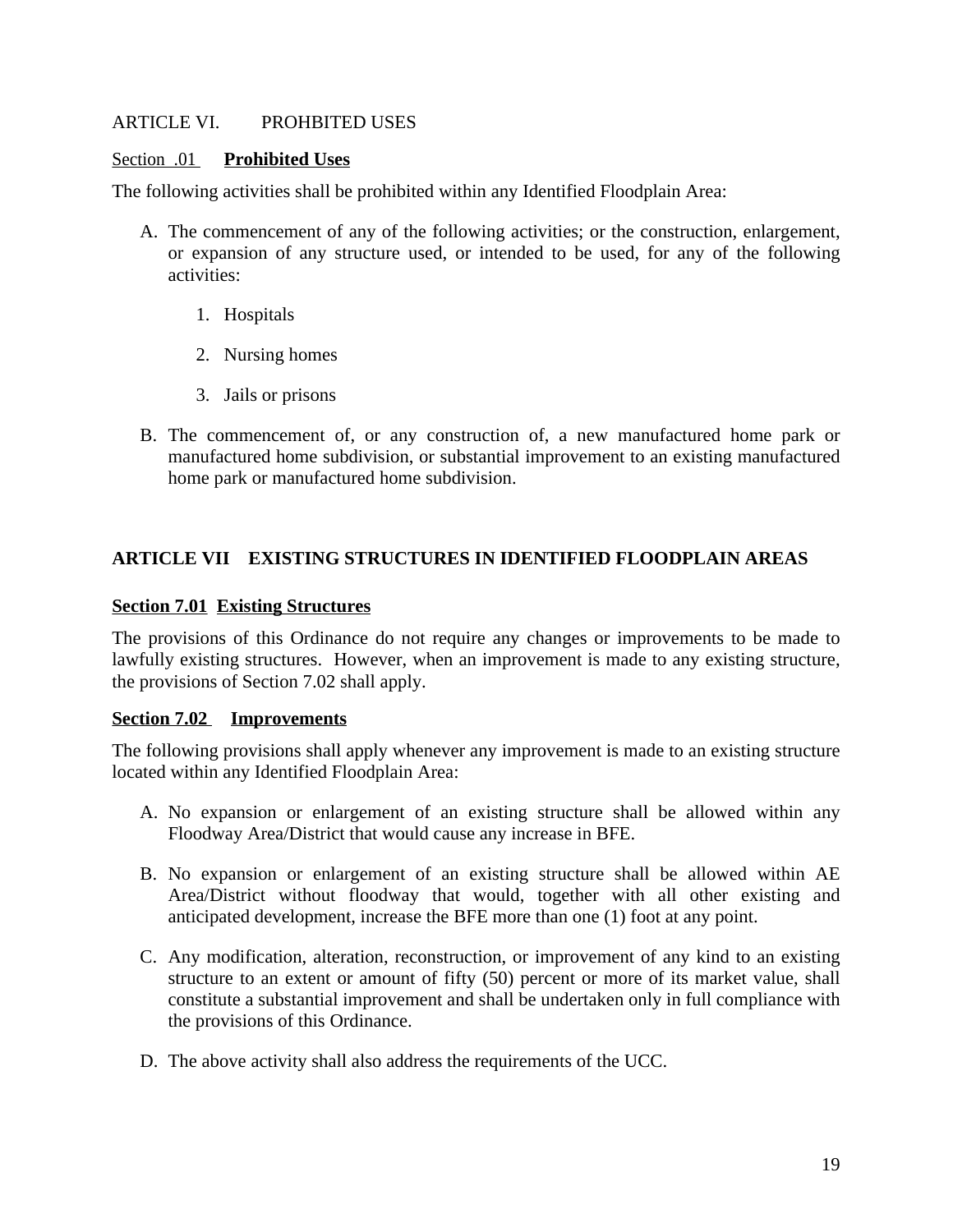- E. Any modification, alteration, reconstruction, or improvement of any kind to an existing structure, to an extent or amount of less than fifty (50) percent of its market value, shall be elevated and/or floodproofed to the greatest extent possible.
- F. Any modification, alteration, reconstruction, or improvement of any kind that meets the definition of "repetitive loss" shall be undertaken only in full compliance with the provisions of this ordinance.

# ARTICLE VIII VARIANCES

## **Section 8.01 General**

If compliance with any of the requirements of this Ordinance would result in an exceptional hardship to a prospective builder, developer or landowner, the Zoning Hearing Board may, upon request, grant relief from the strict application of the requirements.

### **Section 8.02 Variance Procedures and Conditions**

Requests for variances shall be considered by the Zoning Hearing Board, in accordance with the Pennsylvania Municipalities Planning Code requirements, upon submission of the information required by Section 3.04.C and in accordance with the following:

- A. No variance shall be granted within any Identified Floodplain Area that would cause any increase in BFE.
- B. No variance shall be granted for any construction, development, use, or activity within any AE Area/District without floodway that would, together with all other existing and anticipated development, increase the BFE more than one (1) foot at any point.
- C. Except for a possible modification of the regulatory flood elevation requirement involved, no variance shall be granted for any of the other requirements pertaining specifically to uses prohibited in Section 6.01 or Section 5.04, Development Which May Endanger Human Life.
- D. If granted, a variance shall involve only the least modification necessary to provide relief.
- E. In granting any variance, the Zoning Hearing Board shall attach whatever reasonable conditions and safeguards it considers necessary in order to protect the public health, safety, and welfare, and to achieve the objectives of this Ordinance.
- F. Whenever a variance is granted, the Zoning Hearing Board shall notify the applicant in writing that:
	- 1. The granting of the variance may result in increased premium rates for flood insurance.
	- 2. Such variances may increase the risks to life and property.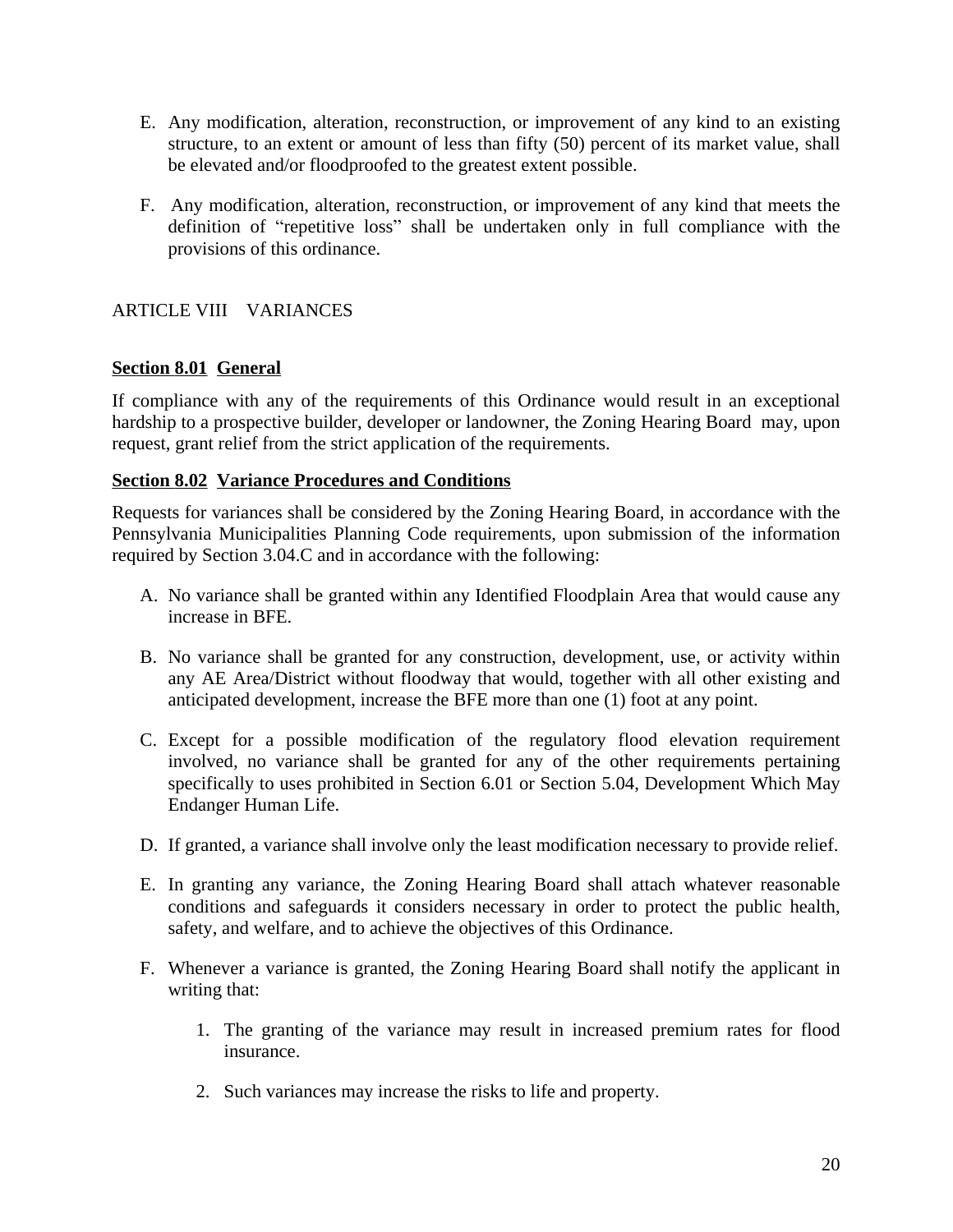- G. In reviewing any request for a variance, the Zoning Hearing Board shall consider, at a minimum, the following:
	- 1. That there is good and sufficient cause.
	- 2. That failure to grant the variance would result in exceptional hardship to the applicant.
	- 3. That the granting of the variance will neither result in an unacceptable or prohibited increase in flood heights, additional threats to public safety, or extraordinary public expense, nor create nuisances, cause fraud on, or victimize the public, or conflict with any other applicable state or local ordinances and regulations.
- H. A complete record of all variance requests and related actions shall be maintained by the Township. In addition, a report of all variances granted during the year shall be included in the annual report to the FEMA.

Notwithstanding any of the above, however, all structures shall be designed and constructed so as to have the capability of resisting the one-percent (1%) annual chance flood.

## ARTICLE IX. DEFINITIONS

### Section 9.01 General

Unless specifically defined below, words and phrases used in this Ordinance shall be interpreted so as to give this Ordinance its most reasonable application.

#### Section 9.02 Specific Definitions

Accessory use or structure - a use or structure on the same lot with, and of a nature customarily incidental and subordinate to, the principal use or structure.

Base flood - a flood which has a one percent chance of being equaled or exceeded in any given year (also called the "100-year flood" or one-percent (1%) annual chance flood).

Base flood discharge - the volume of water resulting from a Base Flood as it passes a given location within a given time, usually expressed in cubic feet per second (cfs).

Base flood elevation (BFE) - the elevation shown on the Flood Insurance Rate Map (FIRM) for Zones AE, AH, A1-30 that indicates the water surface elevation resulting from a flood that has a 1-percent or greater chance of being equaled or exceeded in any given year.

Basement - any area of the building having its floor below ground level on all sides.

Building - a combination of materials to form a permanent structure having walls and a roof. Included shall be all manufactured homes and trailers to be used for human habitation.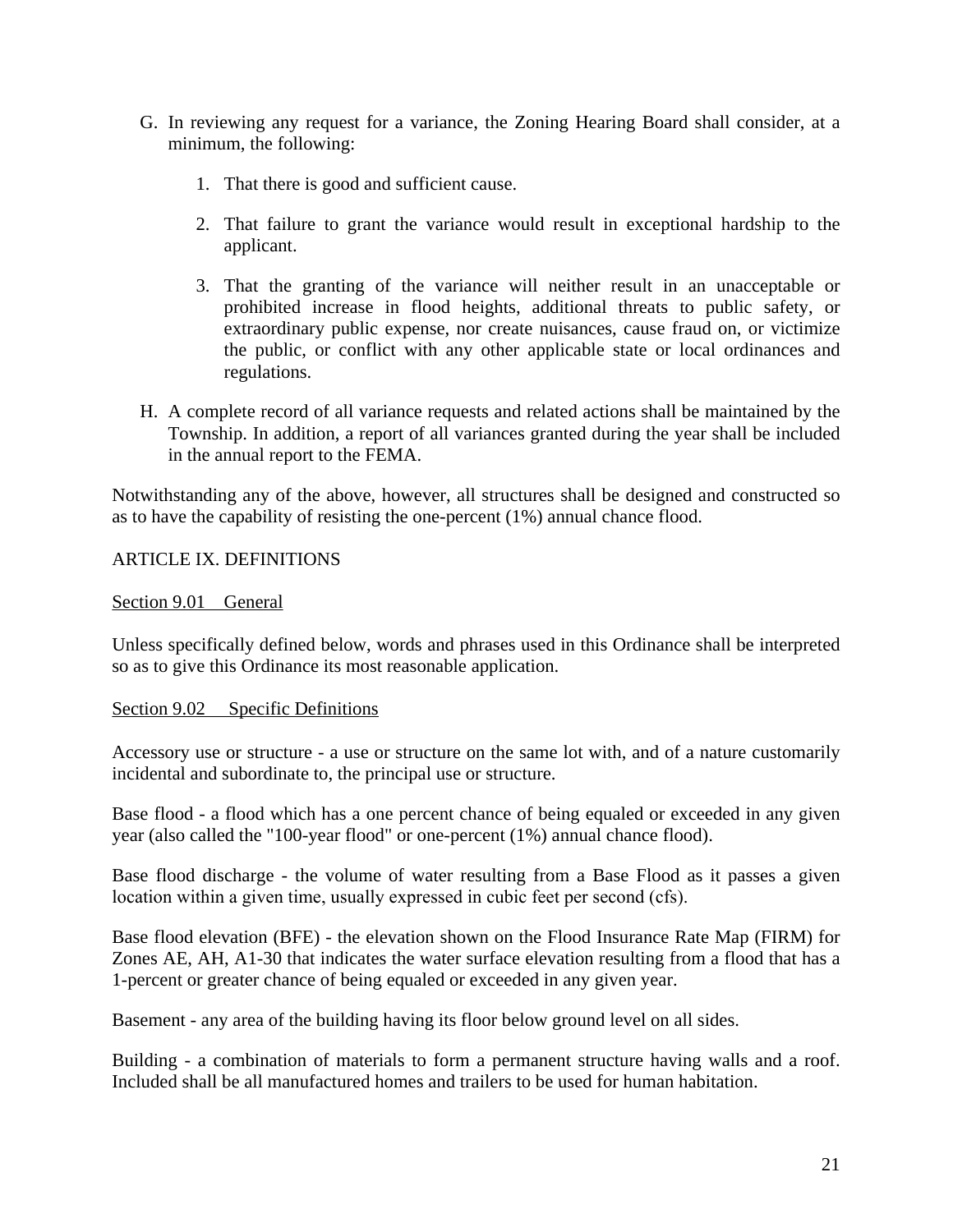Conservation District – the Lancaster County Conservation District or any agency successor thereto.

DCED – the Pennsylvania Department of Community of Economic Development or any agency successor thereto.

DEP – the Pennsylvania Department of Environmental Protection or any agency successor thereto.

Development - any man-made change to improved or unimproved real estate, including but not limited to the construction, reconstruction, renovation, repair, expansion, or alteration of buildings or other structures; the placement of manufactured homes; streets, and other paving; utilities; filling, grading and excavation; mining; dredging; drilling operations; storage of equipment or materials; and the subdivision of land.

Existing manufactured home park or subdivision – a manufactured home park or subdivision for which the construction of facilities for servicing the lots on which the manufactured homes are to be affixed (including, at a minimum, the installation of utilities, the construction of streets, and either final site grading or the pouring of concrete pads) is completed before the effective date of the floodplain management regulations adopted by a community.

Expansion to an existing manufactured home park or subdivision – the preparation of additional sites by the construction of facilities for servicing the lots on which the manufactured homes are to be affixed (including the installation of utilities, the construction of streets, and either final site grading or the pouring of concrete pads).

FEMA – The Federal Emergency Management Agency or any agency successor thereto.

Flood - a temporary inundation of normally dry land areas.

Flood Insurance Rate Map (FIRM) - the official map on which the Federal Emergency Management Agency has delineated both the areas of special flood hazards and the risk premium zones applicable to the community.

Flood Insurance Study (FIS) - the official report provided by the Federal Emergency Management Agency that includes flood profiles, the Flood Insurance Rate Map, the Flood Boundary and Floodway Map, and the water surface elevation of the base flood.

Floodplain area - a relatively flat or low land area which is subject to partial or complete inundation from an adjoining or nearby stream, river or watercourse; and/or any area subject to the unusual and rapid accumulation of surface waters from any source.

Floodproofing - any combination of structural and nonstructural additions, changes, or adjustments to structures which reduce or eliminate flood damage to real estate or improved real property, water and sanitary facilities, structures and their contents.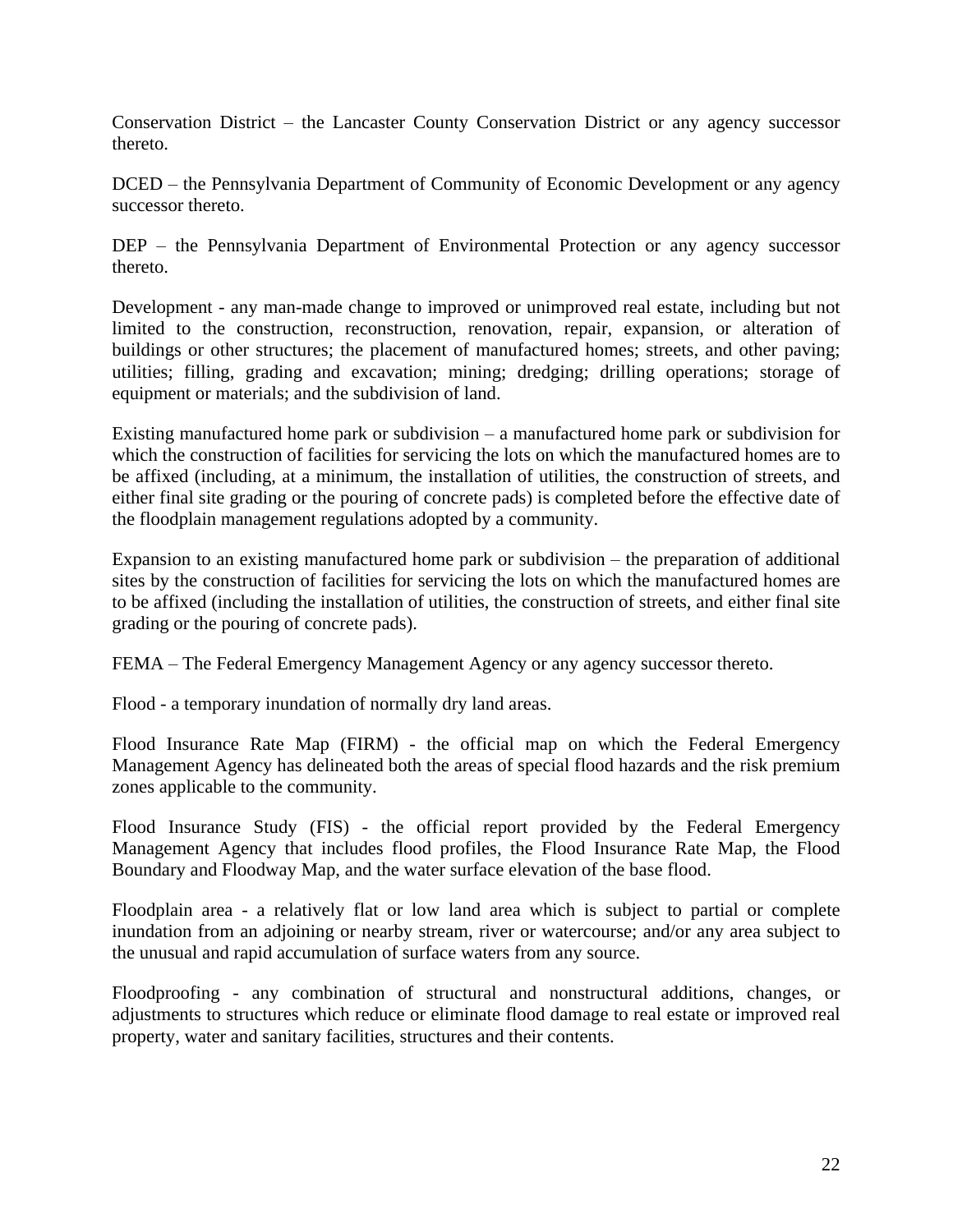Floodway - the channel of a river or other watercourse and the adjacent land areas that must be reserved in order to discharge the base flood without cumulatively increasing the water surface elevation more than one foot.

Highest Adjacent Grade: The highest natural elevation of the ground surface prior to construction next to the proposed walls of a structure.

Historic structures – any structure that is:

Listed individually on the inventory of historic places in the Drumore Township Comprehensive Plan of 2008 as amended;

Listed individually in the National Register of Historic Places (a listing maintained by the Department of Interior) or preliminarily determined by the Secretary of the Interior as meeting the requirements for individual listing on the National Register;

Certified or preliminarily determined by the Secretary of the Interior as contributing to the historical significance of a registered historic district or a district preliminarily determined by the Secretary to qualify as a registered historic district;

Individually listed on a local inventory of historic places when the local inventory is maintained by an organization that has been certified by an approved state program or approved by the Secretary of the Interior; or

Individually listed on a Commonwealth of PA inventory of historic places with historic preservation programs which have been approved by the Secretary of the Interior.

Identified Floodplain Area- all of the areas within which the Township has selected to enforce floodplain regulations. It includes the area identified as the Special Flood Hazard Area on the Flood Insurance Rate Maps and Flood Insurance Study. See Sections 4.01 and 4.02 for the areas included in the Identified Floodplain Area.

Lowest floor - the lowest floor of the lowest fully enclosed area (including basement). An unfinished, flood resistant partially enclosed area, used solely for parking of vehicles, building access, and incidental storage, in an area other than a basement area is not considered the lowest floor of a building, provided that such space is not designed and built so that the structure is in violation of the applicable non-elevation design requirements of this ordinance.

Manufactured home - a structure, transportable in one or more sections, which is built on a permanent chassis, and is designed for use with or without a permanent foundation when attached to the required utilities. The term includes park trailers, travel trailers, recreational and other similar vehicles which are placed on a site for more than 180 consecutive days.

Manufactured home park or subdivision  $-$  a parcel (or contiguous parcels) of land divided into two or more manufactured home lots for rent or sale.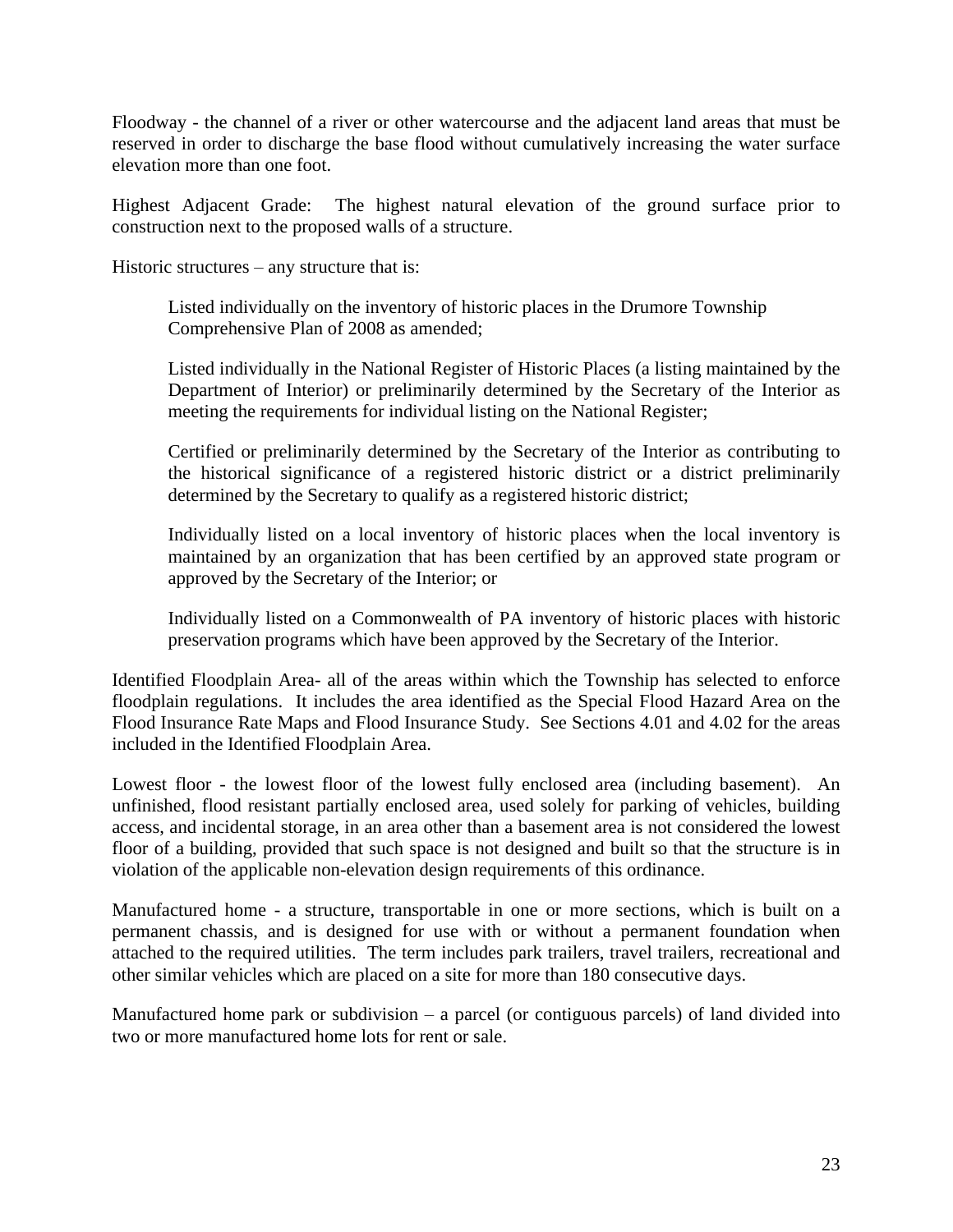Minor repair - the replacement of existing work with equivalent materials for the purpose of its routine maintenance and upkeep, but not including the cutting away of any wall, partition or portion thereof, the removal or cutting of any structural beam or bearing support, or the removal or change of any required means of egress, or rearrangement of parts of a structure affecting the exitway requirements; nor shall minor repairs include addition to, alteration of, replacement or relocation of any standpipe, water supply, sewer, drainage, drain leader, gas, oil, waste, vent, or similar piping, electric wiring, mechanical or other work affecting public health or general safety.

New construction - structures for which the start of construction commenced on or after the effective date of this ordinance and includes any subsequent improvements to such structures. Any construction started after September 30, 1981, and before the effective date of this ordinance is subject to the ordinance in effect at the time the permit was issued, provided the start of construction was within 180 days of permit issuance.

New manufactured home park or subdivision  $-$  a manufactured home park or subdivision for which the construction of facilities for servicing the lots on which the manufactured homes are to be affixed (including at a minimum, the installation of utilities, the construction of streets, and either final site grading or the pouring of concrete pads) is completed on or after the effective date of floodplain management regulations adopted by a community.

Person - an individual, partnership, public or private association or corporation, firm, trust, estate, municipality, governmental unit, public utility or any other legal entity whatsoever, which is recognized by law as the subject of rights and duties.

Recreational vehicle - a vehicle which is:

- a. built on a single chassis;
- b. not more than 400 square feet, measured at the largest horizontal projections;
- c. designed to be self-propelled or permanently towable by a light-duty truck,
- d. not designed for use as a permanent dwelling but as temporary living quarters for recreational, camping, travel, or seasonal use.

Regulatory flood elevation - the base flood elevation (BFE) or estimated flood height as determined using simplified methods plus a freeboard safety factor of one and one-half  $(1 \frac{1}{2})$ feet.

Repetitive loss – flood related damages sustained by a structure on two separate occasions during a 10-year period for which the cost of repairs at the time of each such flood event, on average, equals or exceeds 25 percent of the market value of the structure before the damages occurred.

Special flood hazard area (SFHA) - means an area in the floodplain subject to a 1 percent or greater chance of flooding in any given year. It is shown on the FIRM as Zone A, AO, A1-A30, AE, A99, or, AH.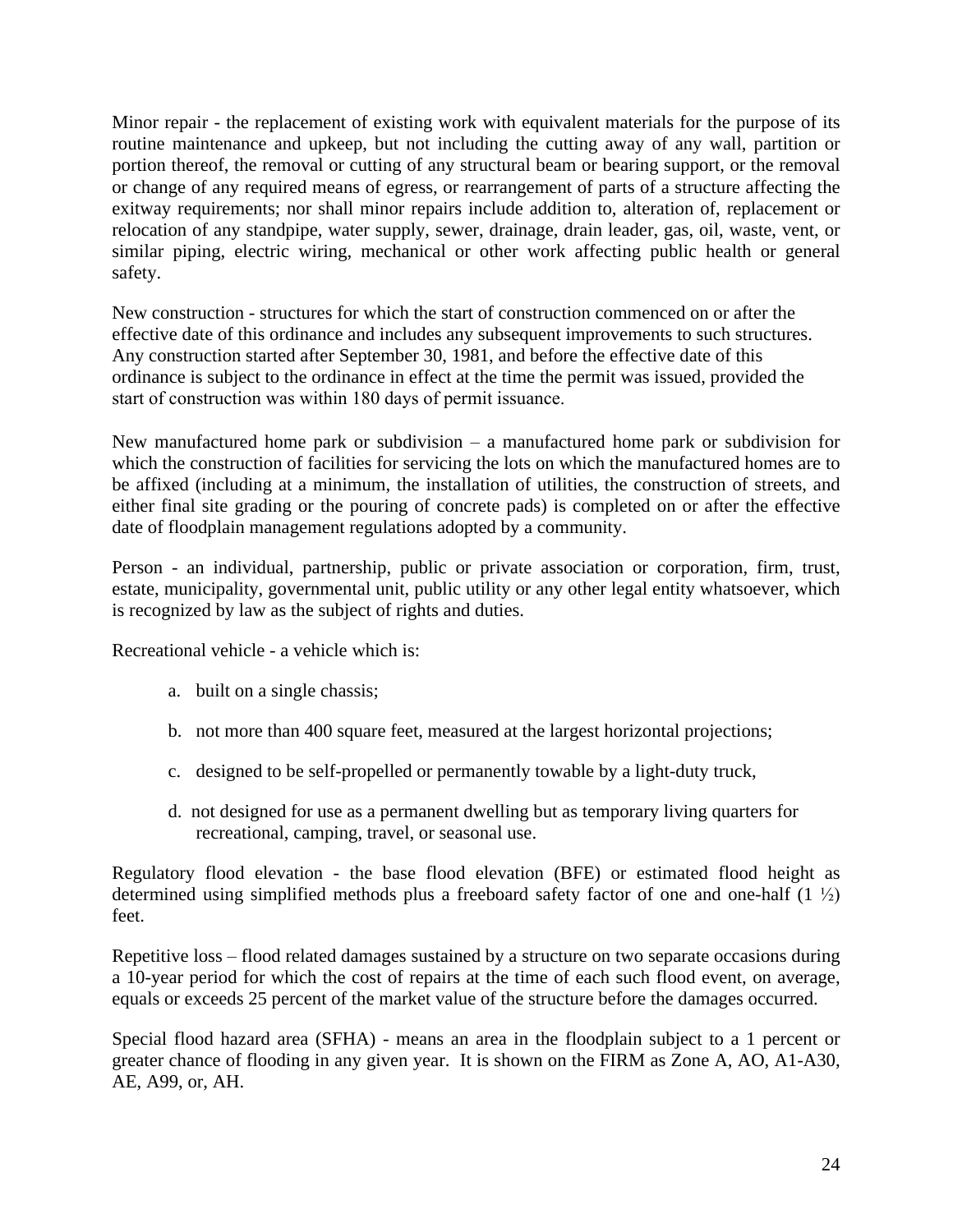Start of construction - includes substantial improvement and other proposed new development and means the date the Permit was issued, provided the actual start of construction, repair, reconstruction, rehabilitation, addition, placement, or other improvement was within 180 days after the date of the permit and shall be completed within twelve (12) months after the date of issuance of the permit unless a time extension is granted, in writing, by the Floodplain Administrator. The actual start means either the first placement of permanent construction of a structure on a site, such as the pouring of slab or footings, the installation of piles, the construction of columns, or any work beyond the stage of excavation; or the placement of a manufacture home on a foundation. Permanent construction does not include land preparation, such as clearing, grading, and filling; nor does it include the installation of streets and walkways; nor does it include excavation for a basement, footings, piers, or foundations or the erection of temporary forms; nor does it include the installation on the property of accessory buildings, such as garages or sheds not occupied as dwelling units or not part of the main structure. For a substantial improvement, the actual start of construction means the first alteration of any wall, ceiling, floor, or other structural part of a building, whether or not that alteration affects the external dimensions of the building.

Structure – Any man made object having an ascertainable stationary location on or in land or water, whether or not affixed to the land including but not limited to, a walled and roofed building, including a gas or liquid storage tank that is principally above ground, as well as a manufactured home.

Subdivision - the division or re-division of a lot, tract, or parcel of land by any means into two or more lots, tracts, parcels or other divisions of land including changes in existing lot lines for the purpose, whether immediate or future, of lease, partition by the court for distribution to heirs, or devisees, transfer of ownership or building or lot development: Provided, however, that the subdivision by lease of land for agricultural purposes into parcels of more than ten acres, not involving any new street or easement of access or any residential dwelling, shall be exempted.

Substantial damage - damage from any cause sustained by a structure whereby the cost of restoring the structure to its before-damaged condition would equal or exceed fifty (50) percent or more of the market value of the structure before the damage occurred.

Substantial improvement - any reconstruction, rehabilitation, addition, or other improvement of a structure, of which the cost equals or exceeds fifty (50) percent of the market value of the structure before the "start of construction" of the improvement. This term includes structures which have incurred "substantial damage" or "repetitive loss*"* regardless of the actual repair work performed. The term does not, however, include any project for improvement of a structure to correct existing violations of state or local health, sanitary, or safety code specifications which have been identified by the Township code enforcement official and which are the minimum necessary to assure safe living conditions.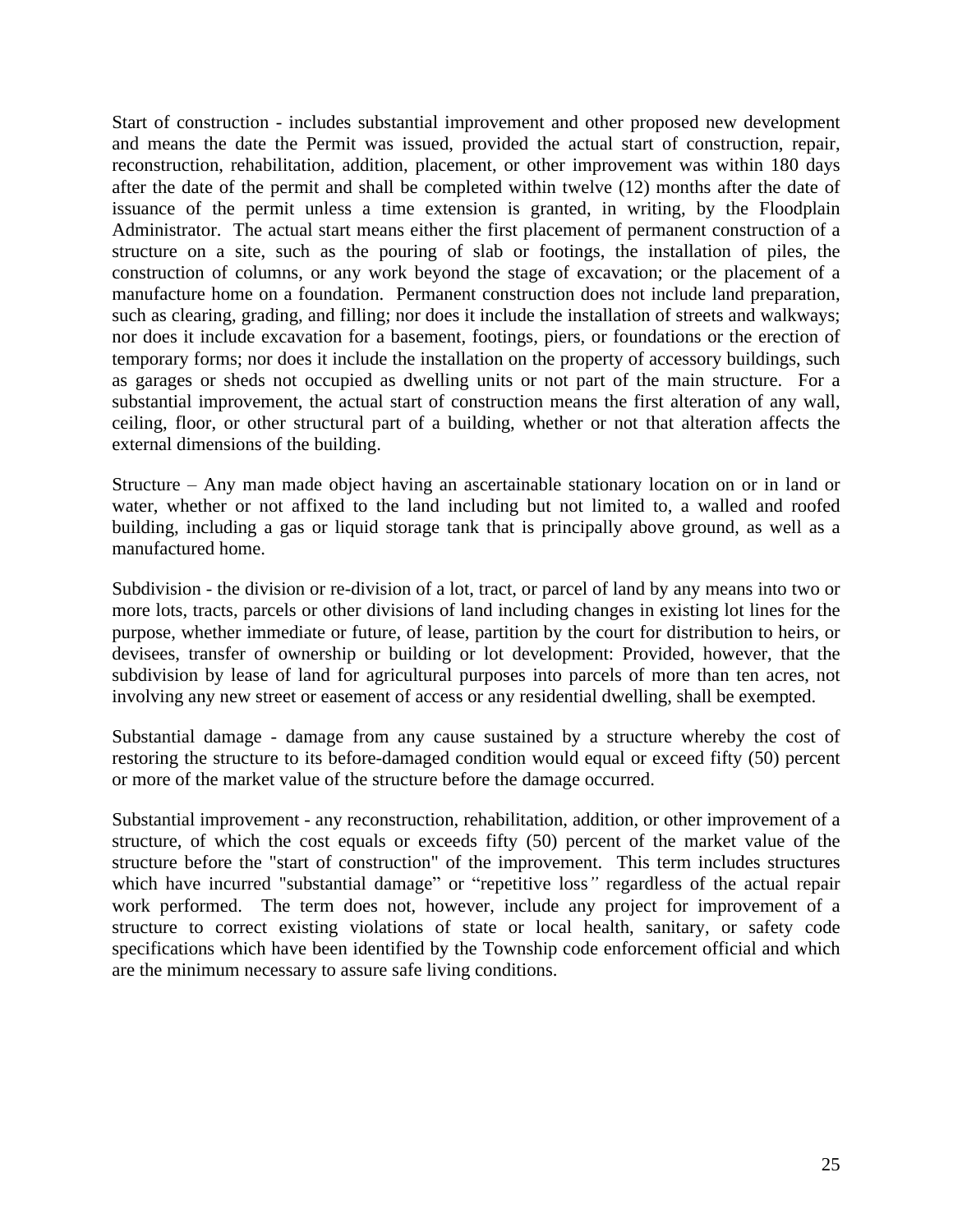Uniform Construction Code (UCC) – The statewide building code adopted by The Pennsylvania General Assembly in 1999 applicable to new construction in all municipalities whether administered by the municipality, a third party or the Department of Labor and Industry. Applicable to residential and commercial buildings, The Code adopted The International Residential Code (IRC) and the International Building Code (IBC), by reference, as the construction standard applicable with the State floodplain construction. For coordination purposes, references to the above are made specifically to various sections of the IRC and the IBC.

Variance- A grant of relief by the Zoning Hearing Board from the terms of a floodplain management regulation.

Violation - means the failure of a structure or other development to be fully compliant with the community's floodplain management regulations. A structure or other development without the elevation certificate, other certifications, or other evidence of compliance required in 44 CFR §60.3(b)(5), (c)(4), (c)(10), (d)(3), (e)(2), (e)(4), or (e)(5) is presumed to be in violation until such time as that documentation is provided.